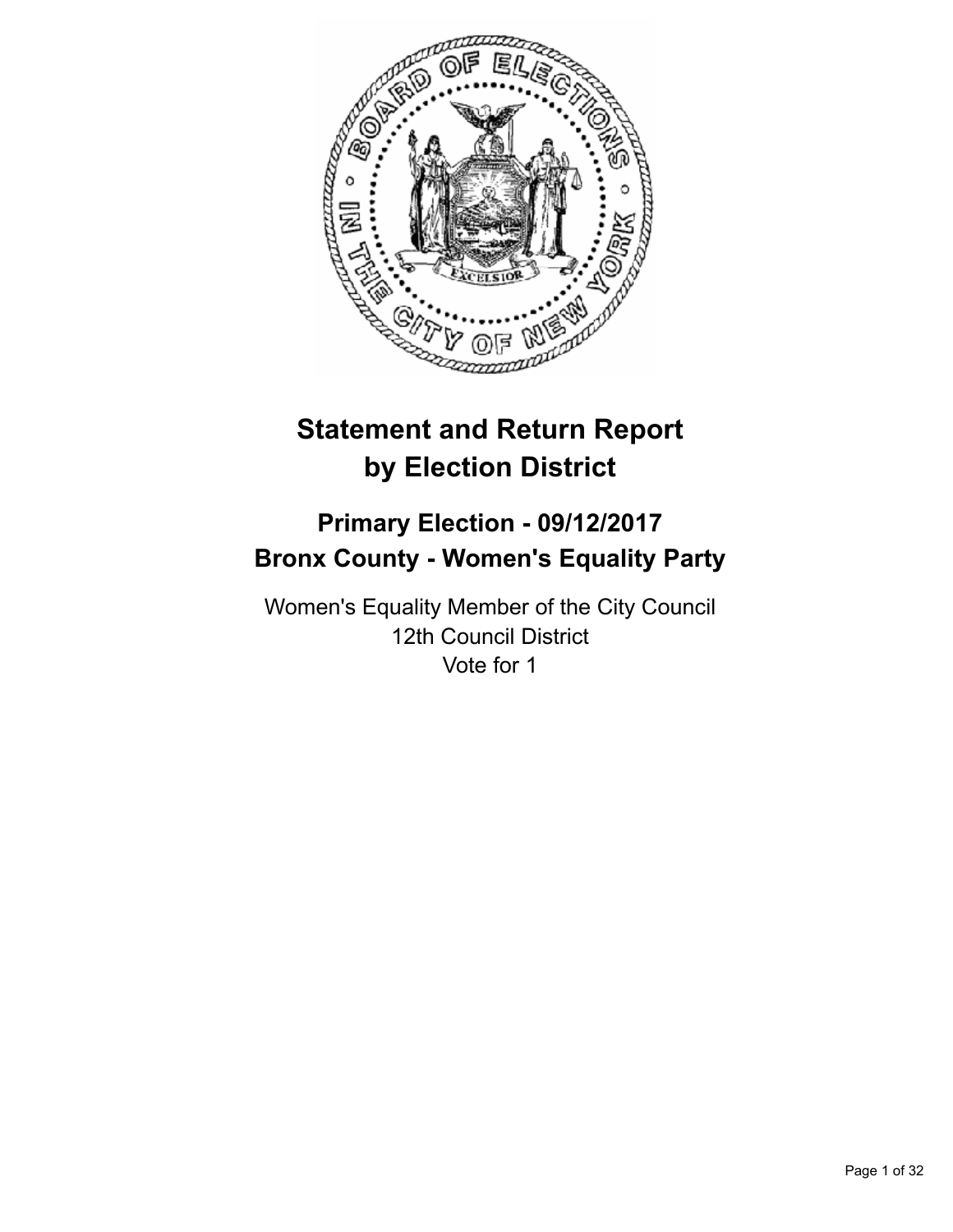

| <b>Total Applicable Ballots</b>                          | n            |
|----------------------------------------------------------|--------------|
| Less - Inapplicable Federal/Special Presidential Ballots | $\Omega$     |
| <b>Total Ballots</b>                                     | $\mathbf{0}$ |
| AFFIDAVIT                                                | $\Omega$     |
| <b>ABSENTEE / MILITARY</b>                               | $\Omega$     |
| MANUALLY COUNTED EMERGENCY                               | 0            |
| PUBLIC COUNTER                                           | 0            |

#### **059/80**

| PUBLIC COUNTER                                           | 0        |
|----------------------------------------------------------|----------|
| MANUALLY COUNTED EMERGENCY                               | $\Omega$ |
| ABSENTEE / MILITARY                                      | $\Omega$ |
| AFFIDAVIT                                                | $\Omega$ |
| <b>Total Ballots</b>                                     | 0        |
| Less - Inapplicable Federal/Special Presidential Ballots | $\Omega$ |
| <b>Total Applicable Ballots</b>                          | 0        |
|                                                          |          |

#### **061/80**

| <b>Total Applicable Ballots</b>                          | 0        |
|----------------------------------------------------------|----------|
| Less - Inapplicable Federal/Special Presidential Ballots | $\Omega$ |
| <b>Total Ballots</b>                                     | 0        |
| <b>AFFIDAVIT</b>                                         | 0        |
| ABSENTEE / MILITARY                                      | $\Omega$ |
| <b>MANUALLY COUNTED EMERGENCY</b>                        | 0        |
| PUBLIC COUNTER                                           |          |

# **064/80**

| <b>Total Applicable Ballots</b>                          | 0        |
|----------------------------------------------------------|----------|
| Less - Inapplicable Federal/Special Presidential Ballots |          |
| <b>Total Ballots</b>                                     | $\bf{0}$ |
| <b>AFFIDAVIT</b>                                         |          |
| ABSENTEE / MILITARY                                      | 0        |
| MANUALLY COUNTED EMERGENCY                               | 0        |
| <b>PUBLIC COUNTER</b>                                    | 0        |

| <b>Total Applicable Ballots</b>                          | 0 |
|----------------------------------------------------------|---|
| Less - Inapplicable Federal/Special Presidential Ballots |   |
| <b>Total Ballots</b>                                     | 0 |
| AFFIDAVIT                                                |   |
| ABSENTEE / MILITARY                                      |   |
| MANUALLY COUNTED EMERGENCY                               | 0 |
| PUBLIC COUNTER                                           |   |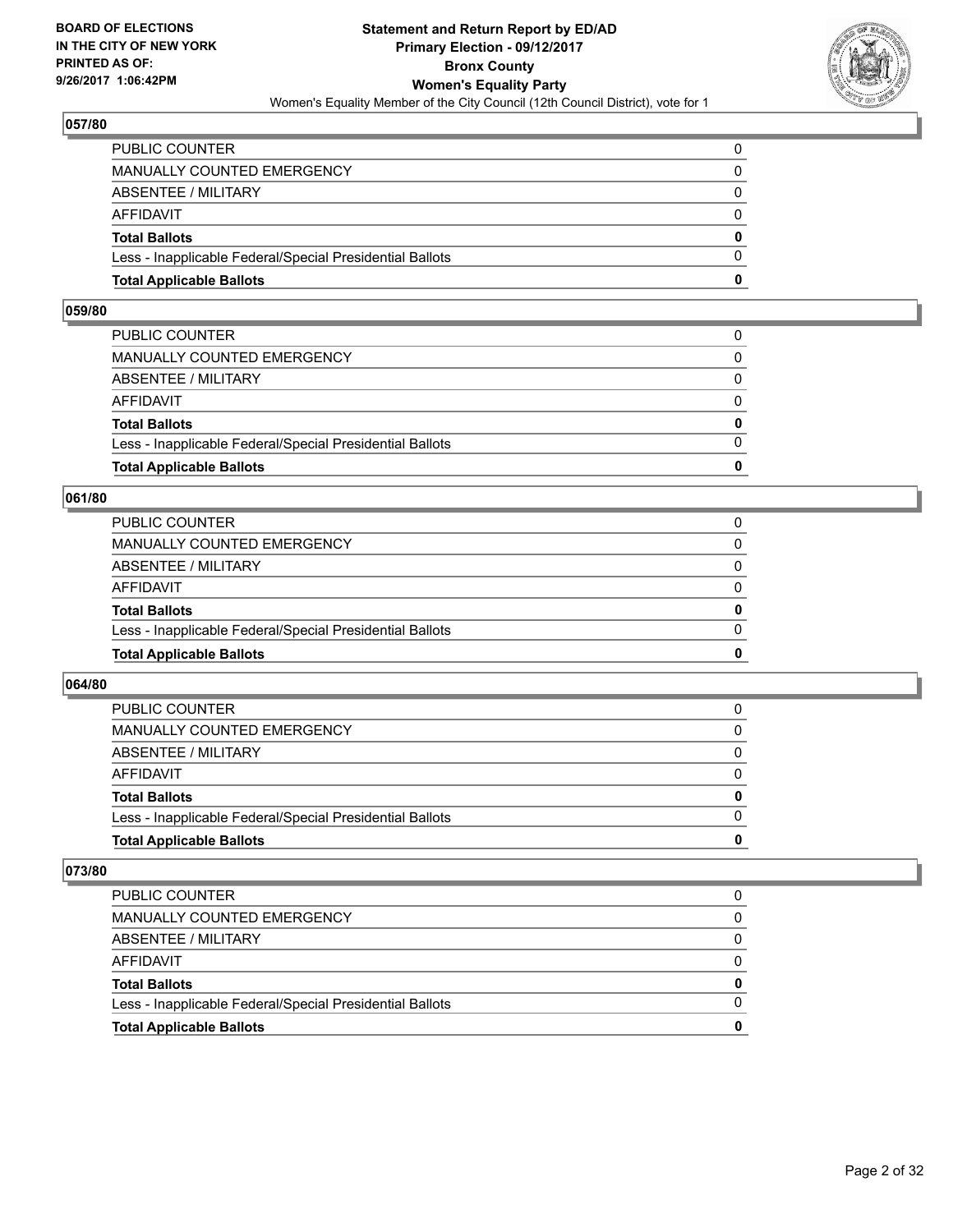

| <b>Total Applicable Ballots</b>                          | 0        |
|----------------------------------------------------------|----------|
| Less - Inapplicable Federal/Special Presidential Ballots | 0        |
| <b>Total Ballots</b>                                     | $\bf{0}$ |
| AFFIDAVIT                                                | 0        |
| ABSENTEE / MILITARY                                      | $\Omega$ |
| MANUALLY COUNTED EMERGENCY                               |          |
| <b>PUBLIC COUNTER</b>                                    | 0        |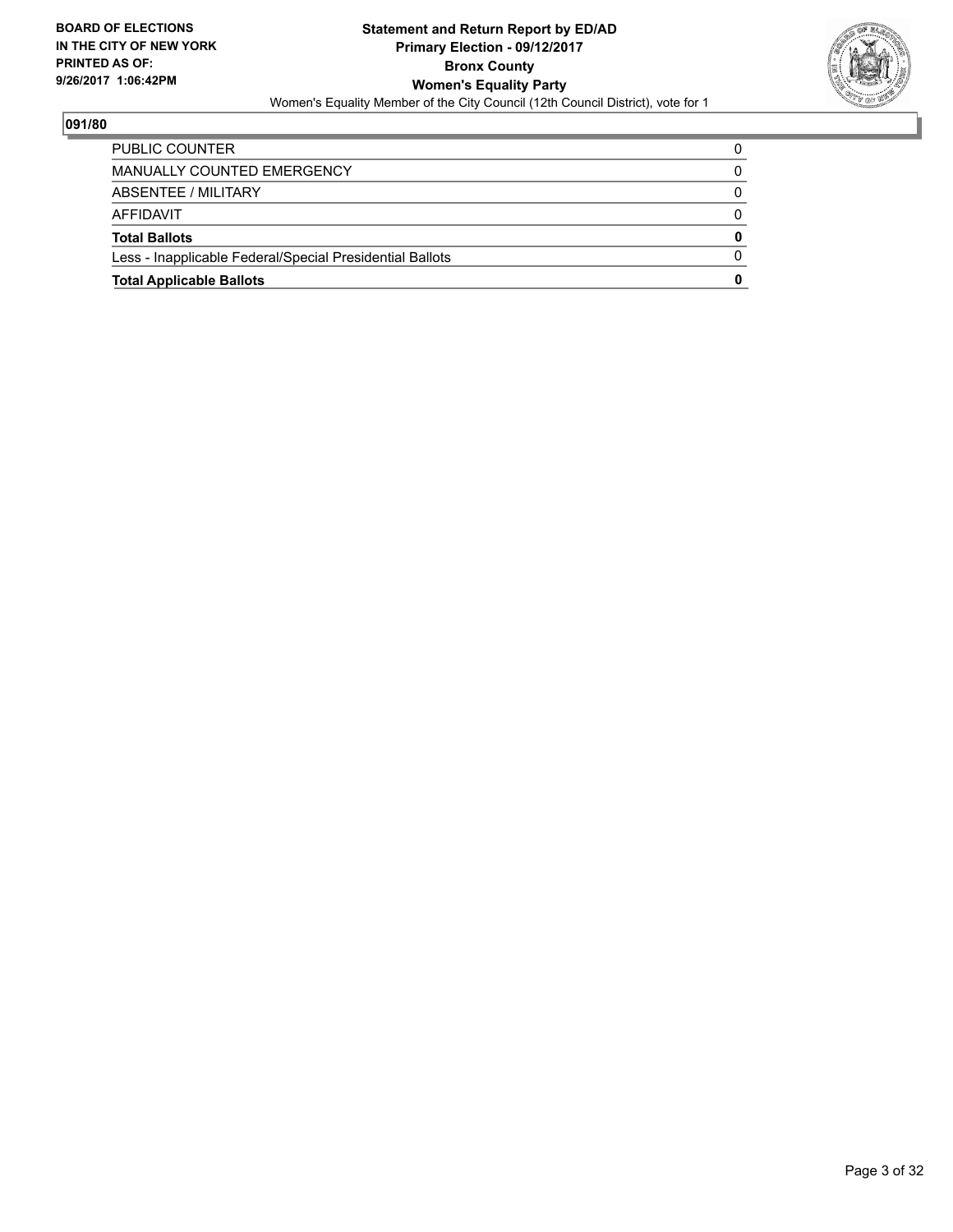

| <b>Total Applicable Ballots</b>                          | o            |
|----------------------------------------------------------|--------------|
| Less - Inapplicable Federal/Special Presidential Ballots | $\Omega$     |
| <b>Total Ballots</b>                                     | $\mathbf{0}$ |
| AFFIDAVIT                                                | $\Omega$     |
| <b>ABSENTEE / MILITARY</b>                               | 0            |
| <b>MANUALLY COUNTED EMERGENCY</b>                        | 0            |
| PUBLIC COUNTER                                           |              |

#### **101/81**

| <b>Total Applicable Ballots</b>                          | $\bf{0}$     |
|----------------------------------------------------------|--------------|
| Less - Inapplicable Federal/Special Presidential Ballots | $\Omega$     |
| <b>Total Ballots</b>                                     | 0            |
| AFFIDAVIT                                                | 0            |
| ABSENTEE / MILITARY                                      | $\Omega$     |
| MANUALLY COUNTED EMERGENCY                               | $\mathbf{0}$ |
| PUBLIC COUNTER                                           | 0            |
|                                                          |              |

| <b>Total Applicable Ballots</b>                          | 0            |
|----------------------------------------------------------|--------------|
| Less - Inapplicable Federal/Special Presidential Ballots | 0            |
| <b>Total Ballots</b>                                     | 0            |
| AFFIDAVIT                                                | 0            |
| ABSENTEE / MILITARY                                      | 0            |
| MANUALLY COUNTED EMERGENCY                               | $\mathbf{0}$ |
| <b>PUBLIC COUNTER</b>                                    |              |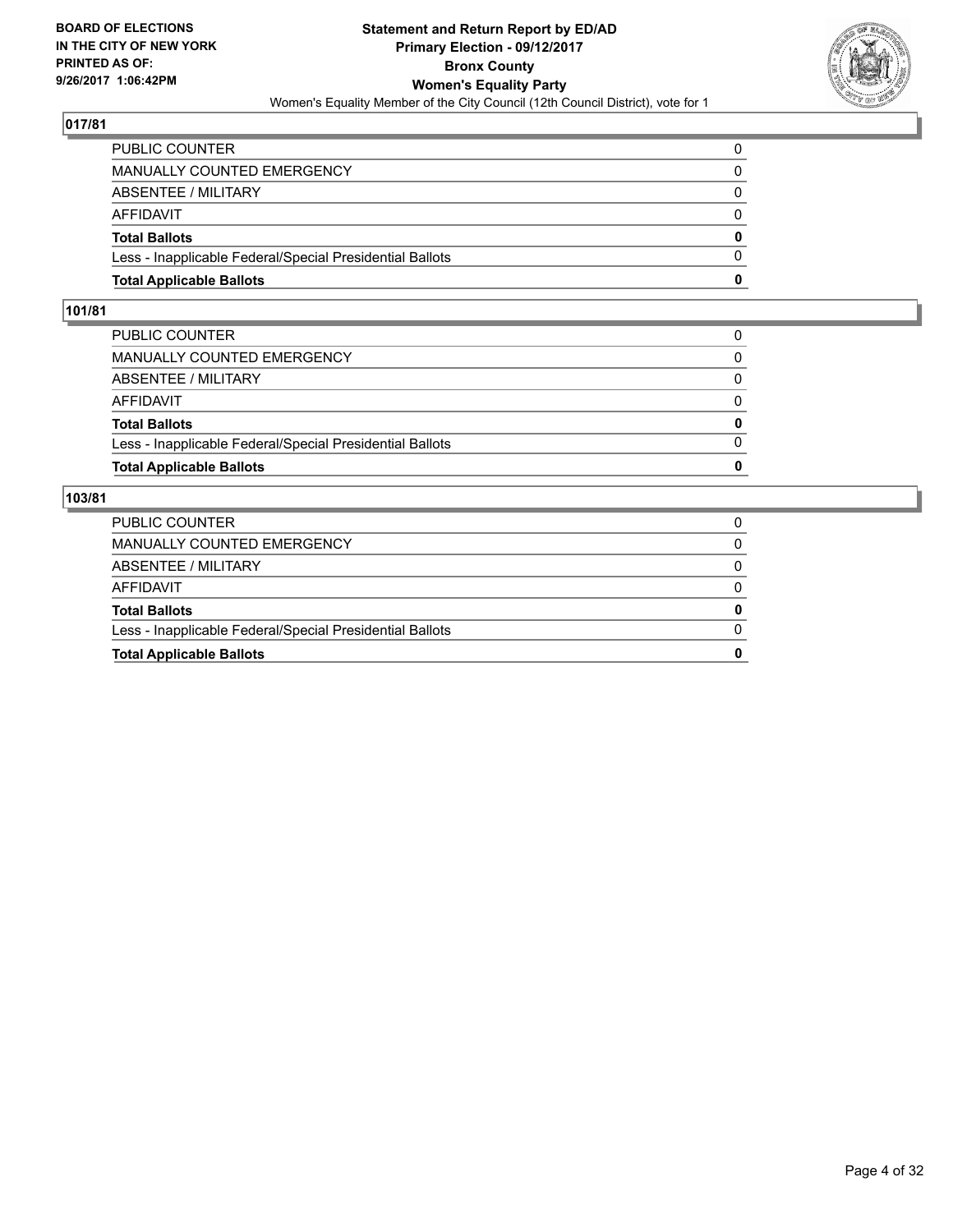

| <b>Total Applicable Ballots</b>                          | o            |
|----------------------------------------------------------|--------------|
| Less - Inapplicable Federal/Special Presidential Ballots | 0            |
| <b>Total Ballots</b>                                     | $\mathbf{0}$ |
| AFFIDAVIT                                                | $\Omega$     |
| ABSENTEE / MILITARY                                      | 0            |
| MANUALLY COUNTED EMERGENCY                               | $\Omega$     |
| PUBLIC COUNTER                                           | 0            |

#### **065/82**

| PUBLIC COUNTER                                           | 0        |
|----------------------------------------------------------|----------|
| MANUALLY COUNTED EMERGENCY                               | $\Omega$ |
| ABSENTEE / MILITARY                                      | $\Omega$ |
| AFFIDAVIT                                                | $\Omega$ |
| <b>Total Ballots</b>                                     | 0        |
| Less - Inapplicable Federal/Special Presidential Ballots | $\Omega$ |
| <b>Total Applicable Ballots</b>                          | 0        |
|                                                          |          |

# **066/82**

| <b>Total Applicable Ballots</b>                          | 0        |
|----------------------------------------------------------|----------|
| Less - Inapplicable Federal/Special Presidential Ballots | $\Omega$ |
| <b>Total Ballots</b>                                     | 0        |
| <b>AFFIDAVIT</b>                                         | 0        |
| ABSENTEE / MILITARY                                      | $\Omega$ |
| <b>MANUALLY COUNTED EMERGENCY</b>                        | 0        |
| PUBLIC COUNTER                                           |          |

# **067/82**

| <b>Total Applicable Ballots</b>                          | 0        |
|----------------------------------------------------------|----------|
| Less - Inapplicable Federal/Special Presidential Ballots |          |
| <b>Total Ballots</b>                                     | $\bf{0}$ |
| <b>AFFIDAVIT</b>                                         |          |
| ABSENTEE / MILITARY                                      | 0        |
| MANUALLY COUNTED EMERGENCY                               | 0        |
| <b>PUBLIC COUNTER</b>                                    | 0        |

| <b>Total Applicable Ballots</b>                          |   |
|----------------------------------------------------------|---|
| Less - Inapplicable Federal/Special Presidential Ballots |   |
| <b>Total Ballots</b>                                     | 0 |
| AFFIDAVIT                                                |   |
| ABSENTEE / MILITARY                                      |   |
| MANUALLY COUNTED EMERGENCY                               |   |
| <b>PUBLIC COUNTER</b>                                    |   |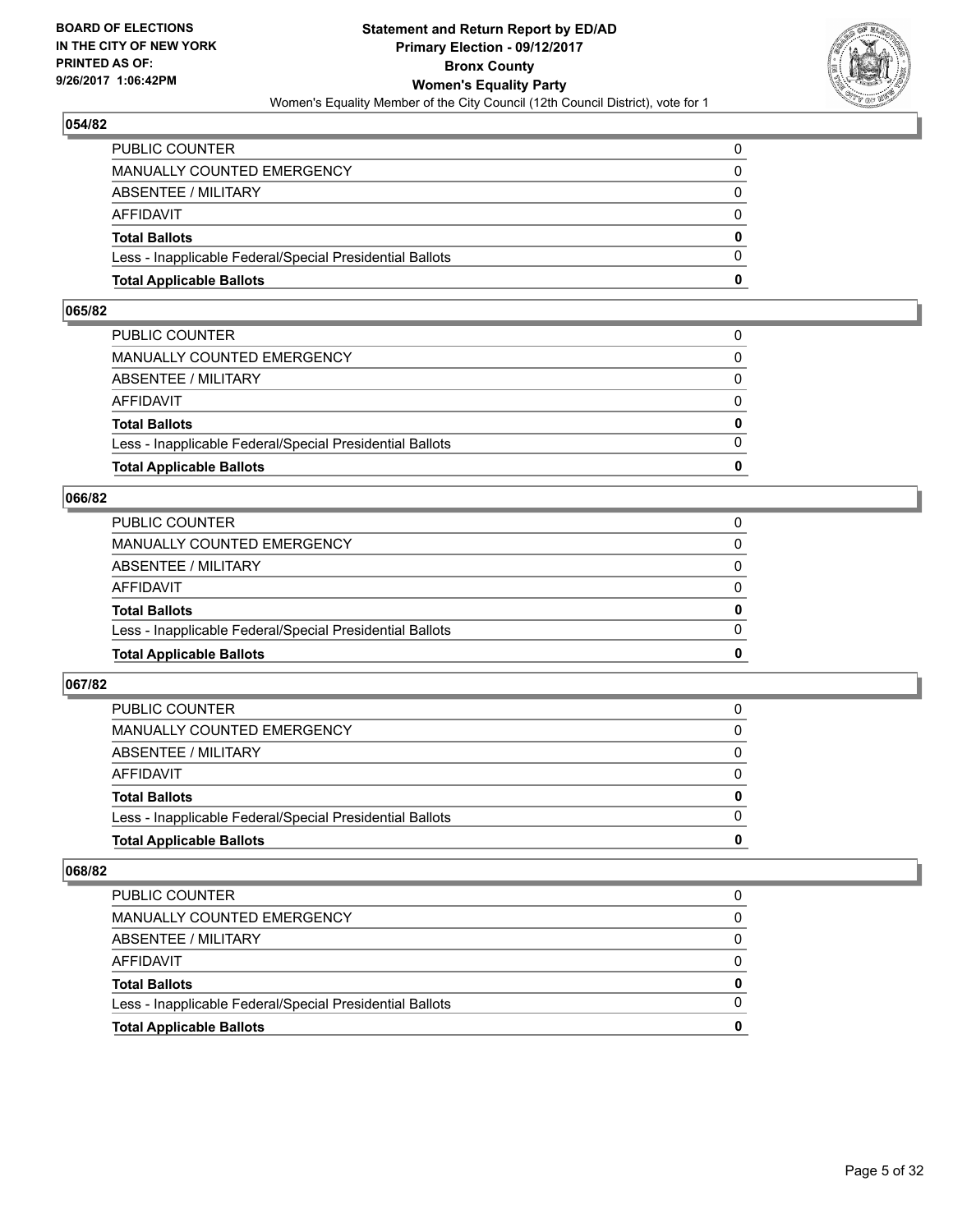

| <b>Total Applicable Ballots</b>                          | o            |
|----------------------------------------------------------|--------------|
| Less - Inapplicable Federal/Special Presidential Ballots | 0            |
| <b>Total Ballots</b>                                     | $\mathbf{0}$ |
| <b>AFFIDAVIT</b>                                         | $\Omega$     |
| <b>ABSENTEE / MILITARY</b>                               | 0            |
| <b>MANUALLY COUNTED EMERGENCY</b>                        | $\Omega$     |
| PUBLIC COUNTER                                           | 0            |

#### **070/82**

| <b>Total Applicable Ballots</b>                          | n            |
|----------------------------------------------------------|--------------|
| Less - Inapplicable Federal/Special Presidential Ballots | $\Omega$     |
| <b>Total Ballots</b>                                     | $\mathbf{0}$ |
| AFFIDAVIT                                                | $\Omega$     |
| ABSENTEE / MILITARY                                      | $\Omega$     |
| MANUALLY COUNTED EMERGENCY                               | 0            |
| PUBLIC COUNTER                                           | 0            |
|                                                          |              |

# **071/82**

| <b>Total Applicable Ballots</b>                          | 0            |
|----------------------------------------------------------|--------------|
| Less - Inapplicable Federal/Special Presidential Ballots | $\Omega$     |
| <b>Total Ballots</b>                                     | $\mathbf{0}$ |
| <b>AFFIDAVIT</b>                                         | $\Omega$     |
| <b>ABSENTEE / MILITARY</b>                               | 0            |
| MANUALLY COUNTED EMERGENCY                               | $\Omega$     |
| PUBLIC COUNTER                                           |              |

# **072/82**

| <b>Total Applicable Ballots</b>                          | 0        |
|----------------------------------------------------------|----------|
| Less - Inapplicable Federal/Special Presidential Ballots |          |
| <b>Total Ballots</b>                                     | $\bf{0}$ |
| <b>AFFIDAVIT</b>                                         |          |
| ABSENTEE / MILITARY                                      | 0        |
| MANUALLY COUNTED EMERGENCY                               | 0        |
| <b>PUBLIC COUNTER</b>                                    | 0        |

| <b>Total Applicable Ballots</b>                          | 0 |
|----------------------------------------------------------|---|
| Less - Inapplicable Federal/Special Presidential Ballots |   |
| <b>Total Ballots</b>                                     | 0 |
| AFFIDAVIT                                                |   |
| ABSENTEE / MILITARY                                      |   |
| MANUALLY COUNTED EMERGENCY                               | 0 |
| PUBLIC COUNTER                                           |   |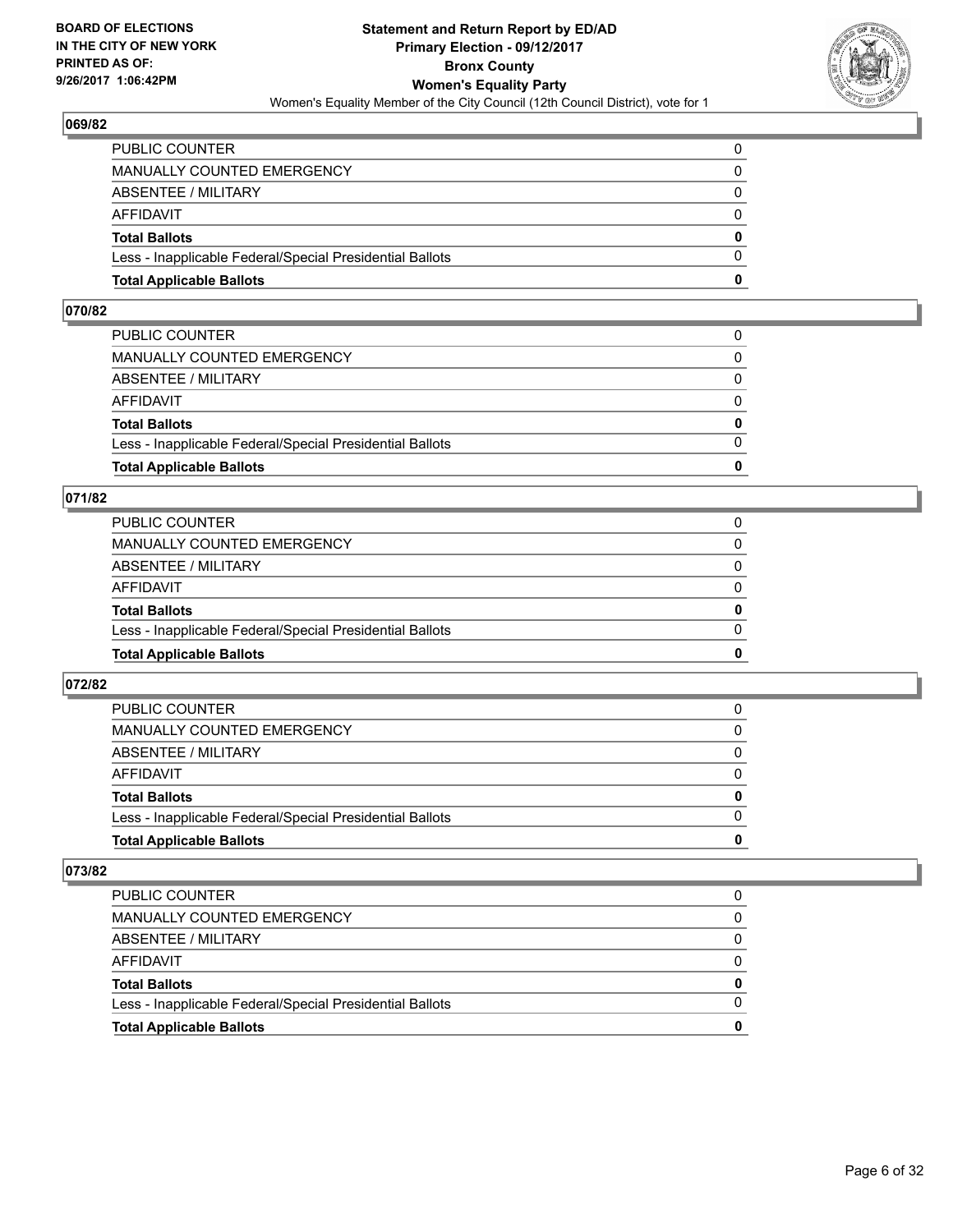

| <b>Total Applicable Ballots</b>                          | n        |
|----------------------------------------------------------|----------|
| Less - Inapplicable Federal/Special Presidential Ballots | $\Omega$ |
| <b>Total Ballots</b>                                     | $\bf{0}$ |
| AFFIDAVIT                                                | $\Omega$ |
| <b>ABSENTEE / MILITARY</b>                               | $\Omega$ |
| MANUALLY COUNTED EMERGENCY                               | 0        |
| PUBLIC COUNTER                                           | 0        |

#### **075/82**

| PUBLIC COUNTER                                           | 0            |
|----------------------------------------------------------|--------------|
| MANUALLY COUNTED EMERGENCY                               | 0            |
| ABSENTEE / MILITARY                                      | $\Omega$     |
| AFFIDAVIT                                                | $\Omega$     |
| <b>Total Ballots</b>                                     | $\mathbf{0}$ |
| Less - Inapplicable Federal/Special Presidential Ballots | $\Omega$     |
| <b>Total Applicable Ballots</b>                          | 0            |
|                                                          |              |

# **076/82**

| <b>Total Applicable Ballots</b>                          | 0        |
|----------------------------------------------------------|----------|
| Less - Inapplicable Federal/Special Presidential Ballots | $\Omega$ |
| <b>Total Ballots</b>                                     | 0        |
| <b>AFFIDAVIT</b>                                         | 0        |
| ABSENTEE / MILITARY                                      | 0        |
| MANUALLY COUNTED EMERGENCY                               | 0        |
| PUBLIC COUNTER                                           |          |

# **077/82**

| <b>Total Applicable Ballots</b>                          | o            |
|----------------------------------------------------------|--------------|
| Less - Inapplicable Federal/Special Presidential Ballots | <sup>0</sup> |
| <b>Total Ballots</b>                                     | 0            |
| <b>AFFIDAVIT</b>                                         |              |
| ABSENTEE / MILITARY                                      | 0            |
| <b>MANUALLY COUNTED EMERGENCY</b>                        | 0            |
| <b>PUBLIC COUNTER</b>                                    |              |

| <b>Total Applicable Ballots</b>                          | 0 |
|----------------------------------------------------------|---|
| Less - Inapplicable Federal/Special Presidential Ballots |   |
| <b>Total Ballots</b>                                     | 0 |
| AFFIDAVIT                                                |   |
| ABSENTEE / MILITARY                                      |   |
| MANUALLY COUNTED EMERGENCY                               | 0 |
| <b>PUBLIC COUNTER</b>                                    |   |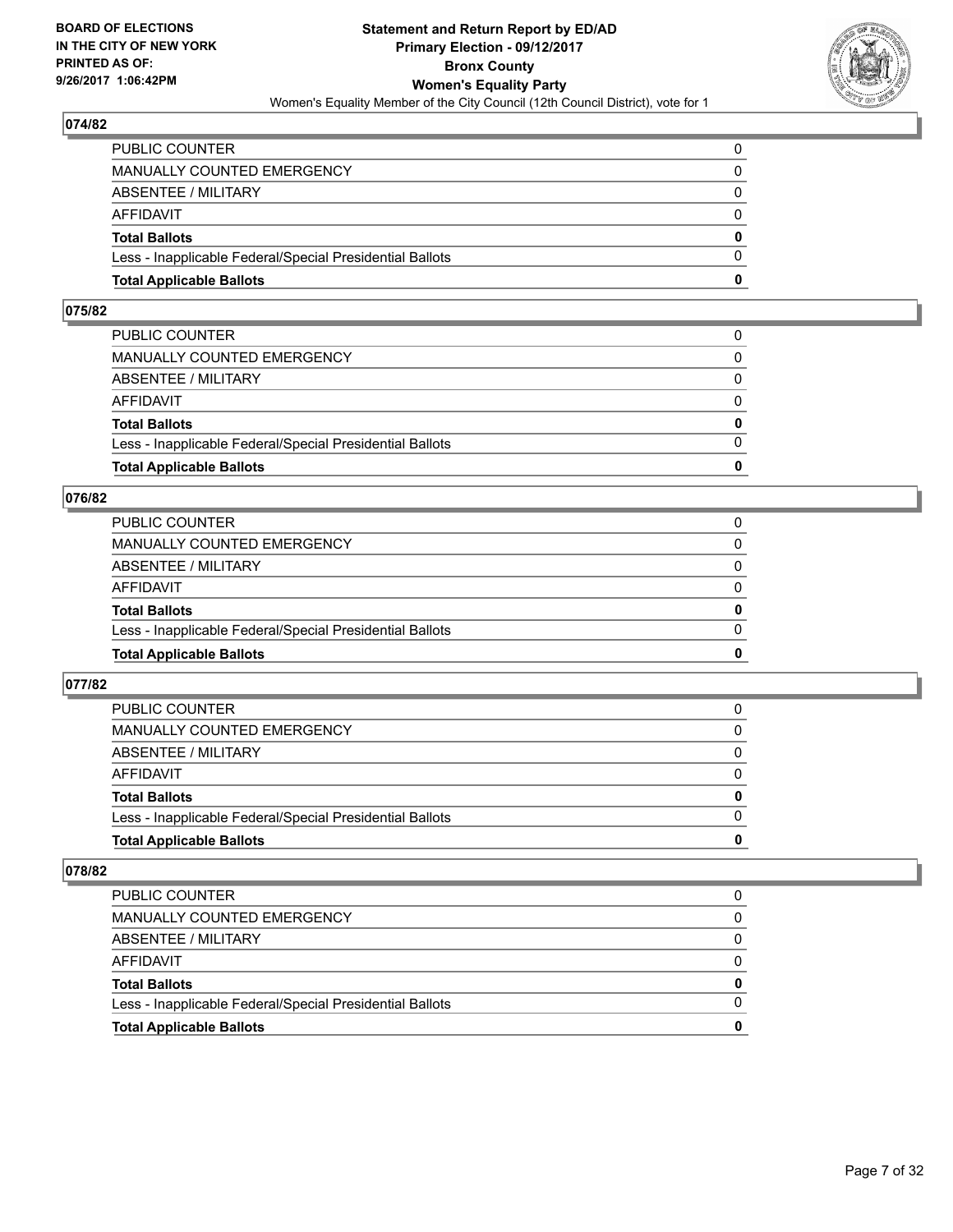

| <b>Total Applicable Ballots</b>                          | n        |
|----------------------------------------------------------|----------|
| Less - Inapplicable Federal/Special Presidential Ballots | $\Omega$ |
| <b>Total Ballots</b>                                     | $\bf{0}$ |
| AFFIDAVIT                                                | $\Omega$ |
| <b>ABSENTEE / MILITARY</b>                               | $\Omega$ |
| MANUALLY COUNTED EMERGENCY                               | 0        |
| PUBLIC COUNTER                                           | 0        |

#### **080/82**

| PUBLIC COUNTER                                           | 0        |
|----------------------------------------------------------|----------|
| MANUALLY COUNTED EMERGENCY                               | $\Omega$ |
| ABSENTEE / MILITARY                                      | $\Omega$ |
| AFFIDAVIT                                                | $\Omega$ |
| <b>Total Ballots</b>                                     | 0        |
| Less - Inapplicable Federal/Special Presidential Ballots | $\Omega$ |
| <b>Total Applicable Ballots</b>                          | 0        |
|                                                          |          |

#### **081/82**

| <b>Total Applicable Ballots</b>                          | 0        |
|----------------------------------------------------------|----------|
| Less - Inapplicable Federal/Special Presidential Ballots | $\Omega$ |
| <b>Total Ballots</b>                                     | 0        |
| <b>AFFIDAVIT</b>                                         | 0        |
| ABSENTEE / MILITARY                                      | $\Omega$ |
| MANUALLY COUNTED EMERGENCY                               | 0        |
| <b>PUBLIC COUNTER</b>                                    |          |

# **082/82**

| <b>Total Applicable Ballots</b>                          | 0        |
|----------------------------------------------------------|----------|
| Less - Inapplicable Federal/Special Presidential Ballots |          |
| <b>Total Ballots</b>                                     | $\bf{0}$ |
| <b>AFFIDAVIT</b>                                         |          |
| ABSENTEE / MILITARY                                      | 0        |
| MANUALLY COUNTED EMERGENCY                               | 0        |
| <b>PUBLIC COUNTER</b>                                    | 0        |

| <b>Total Applicable Ballots</b>                          | 0 |
|----------------------------------------------------------|---|
| Less - Inapplicable Federal/Special Presidential Ballots |   |
| <b>Total Ballots</b>                                     | 0 |
| AFFIDAVIT                                                |   |
| ABSENTEE / MILITARY                                      |   |
| MANUALLY COUNTED EMERGENCY                               | 0 |
| PUBLIC COUNTER                                           |   |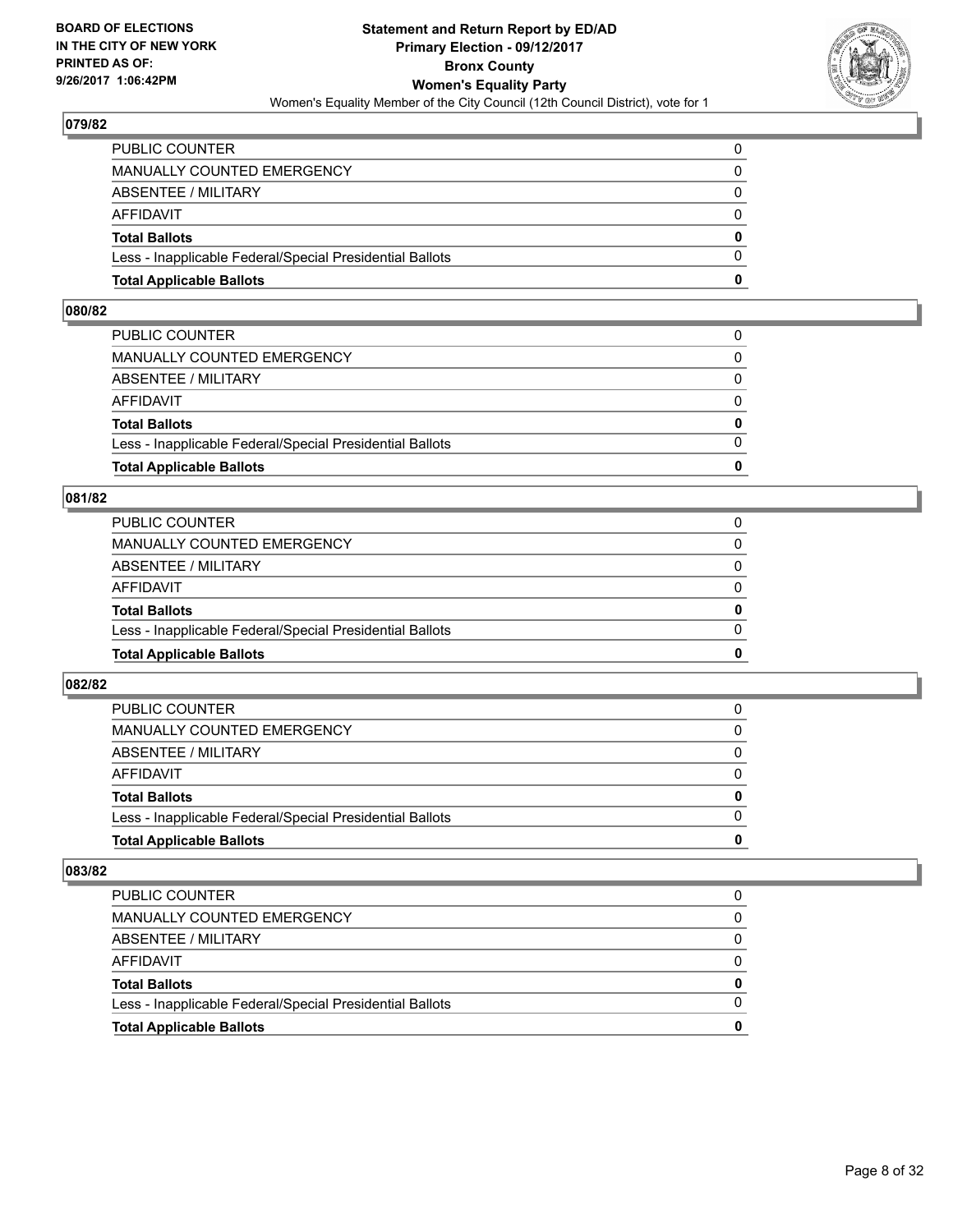

| <b>Total Applicable Ballots</b>                          | o        |
|----------------------------------------------------------|----------|
| Less - Inapplicable Federal/Special Presidential Ballots | 0        |
| <b>Total Ballots</b>                                     | $\bf{0}$ |
| AFFIDAVIT                                                | $\Omega$ |
| ABSENTEE / MILITARY                                      | 0        |
| MANUALLY COUNTED EMERGENCY                               | $\Omega$ |
| PUBLIC COUNTER                                           | 0        |

#### **085/82**

| PUBLIC COUNTER                                           | 0        |
|----------------------------------------------------------|----------|
| MANUALLY COUNTED EMERGENCY                               | $\Omega$ |
| ABSENTEE / MILITARY                                      | $\Omega$ |
| AFFIDAVIT                                                | $\Omega$ |
| <b>Total Ballots</b>                                     | 0        |
| Less - Inapplicable Federal/Special Presidential Ballots | $\Omega$ |
| <b>Total Applicable Ballots</b>                          | 0        |
|                                                          |          |

# **086/82**

| <b>Total Applicable Ballots</b>                          | 0        |
|----------------------------------------------------------|----------|
| Less - Inapplicable Federal/Special Presidential Ballots | $\Omega$ |
| <b>Total Ballots</b>                                     | 0        |
| <b>AFFIDAVIT</b>                                         | 0        |
| ABSENTEE / MILITARY                                      | $\Omega$ |
| <b>MANUALLY COUNTED EMERGENCY</b>                        | 0        |
| PUBLIC COUNTER                                           |          |

# **087/82**

| <b>Total Applicable Ballots</b>                          | 0        |
|----------------------------------------------------------|----------|
| Less - Inapplicable Federal/Special Presidential Ballots |          |
| <b>Total Ballots</b>                                     | $\bf{0}$ |
| <b>AFFIDAVIT</b>                                         |          |
| ABSENTEE / MILITARY                                      | 0        |
| MANUALLY COUNTED EMERGENCY                               | 0        |
| <b>PUBLIC COUNTER</b>                                    | 0        |

| <b>Total Applicable Ballots</b>                          |   |
|----------------------------------------------------------|---|
| Less - Inapplicable Federal/Special Presidential Ballots |   |
| <b>Total Ballots</b>                                     | 0 |
| AFFIDAVIT                                                |   |
| ABSENTEE / MILITARY                                      |   |
| MANUALLY COUNTED EMERGENCY                               |   |
| <b>PUBLIC COUNTER</b>                                    |   |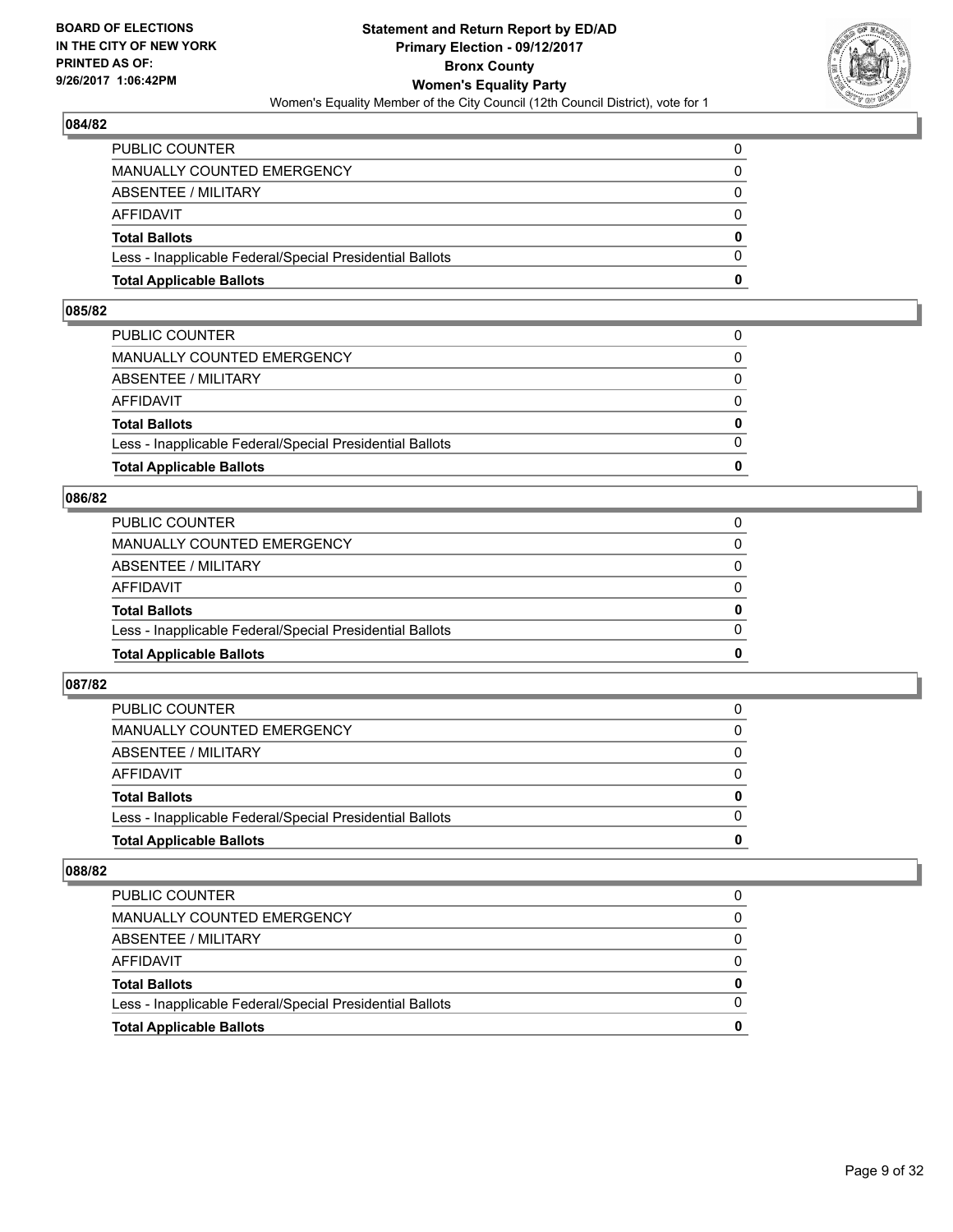

| <b>Total Applicable Ballots</b>                          | o        |
|----------------------------------------------------------|----------|
| Less - Inapplicable Federal/Special Presidential Ballots | 0        |
| <b>Total Ballots</b>                                     | $\bf{0}$ |
| AFFIDAVIT                                                | $\Omega$ |
| ABSENTEE / MILITARY                                      | 0        |
| MANUALLY COUNTED EMERGENCY                               | $\Omega$ |
| PUBLIC COUNTER                                           | 0        |

#### **090/82**

| PUBLIC COUNTER                                           | 0        |
|----------------------------------------------------------|----------|
| MANUALLY COUNTED EMERGENCY                               | $\Omega$ |
| ABSENTEE / MILITARY                                      | $\Omega$ |
| AFFIDAVIT                                                | $\Omega$ |
| <b>Total Ballots</b>                                     | 0        |
| Less - Inapplicable Federal/Special Presidential Ballots | $\Omega$ |
| <b>Total Applicable Ballots</b>                          | 0        |
|                                                          |          |

# **091/82**

| <b>Total Applicable Ballots</b>                          | 0        |
|----------------------------------------------------------|----------|
| Less - Inapplicable Federal/Special Presidential Ballots | $\Omega$ |
| <b>Total Ballots</b>                                     | 0        |
| <b>AFFIDAVIT</b>                                         | 0        |
| ABSENTEE / MILITARY                                      | $\Omega$ |
| MANUALLY COUNTED EMERGENCY                               | 0        |
| PUBLIC COUNTER                                           |          |

# **092/82**

| <b>Total Applicable Ballots</b>                          | 0        |
|----------------------------------------------------------|----------|
| Less - Inapplicable Federal/Special Presidential Ballots |          |
| <b>Total Ballots</b>                                     | $\bf{0}$ |
| <b>AFFIDAVIT</b>                                         |          |
| ABSENTEE / MILITARY                                      | 0        |
| MANUALLY COUNTED EMERGENCY                               | 0        |
| <b>PUBLIC COUNTER</b>                                    | 0        |

| <b>Total Applicable Ballots</b>                          |   |
|----------------------------------------------------------|---|
| Less - Inapplicable Federal/Special Presidential Ballots |   |
| <b>Total Ballots</b>                                     | 0 |
| AFFIDAVIT                                                |   |
| ABSENTEE / MILITARY                                      |   |
| MANUALLY COUNTED EMERGENCY                               |   |
| <b>PUBLIC COUNTER</b>                                    |   |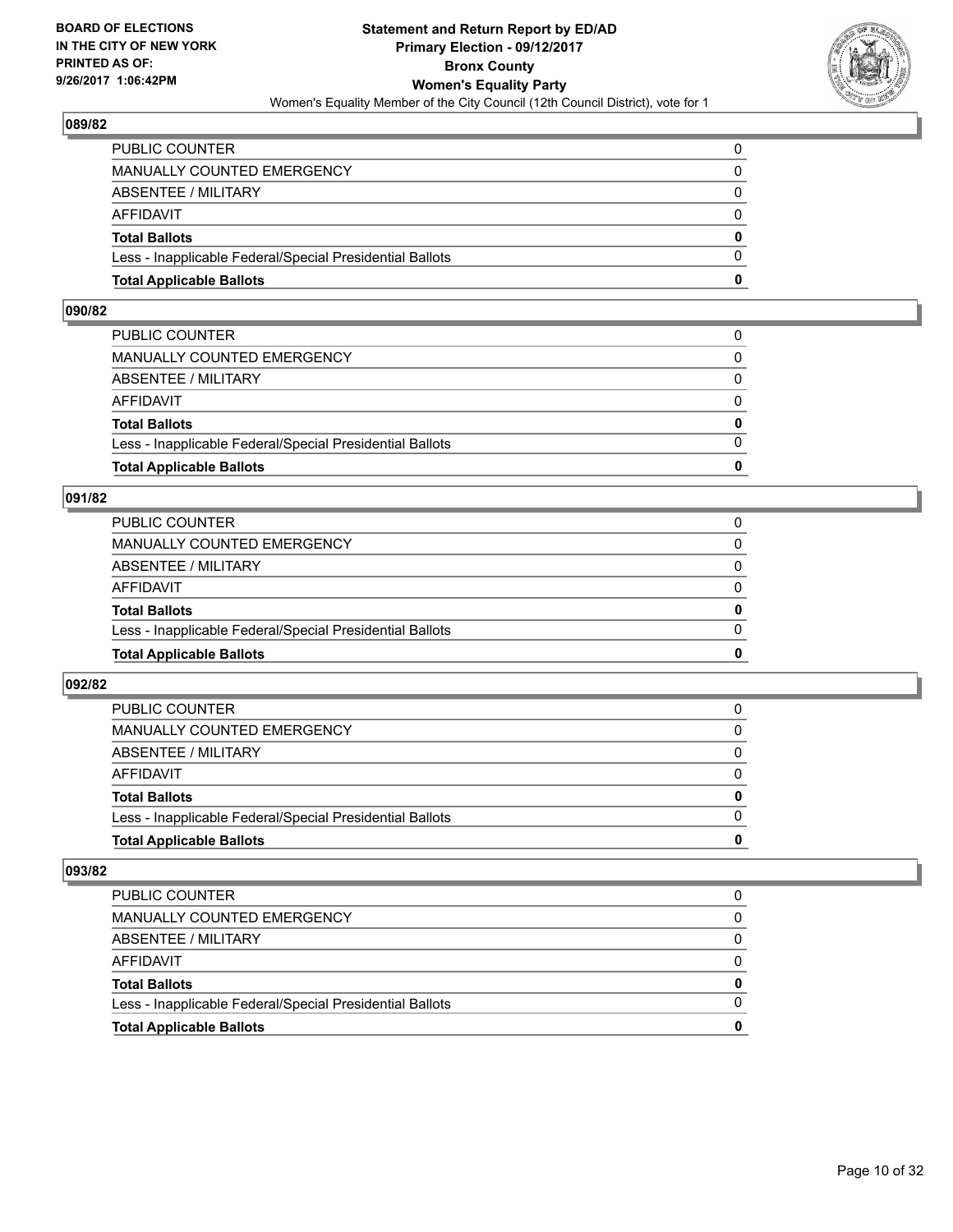

| <b>Total Applicable Ballots</b>                          | o        |
|----------------------------------------------------------|----------|
| Less - Inapplicable Federal/Special Presidential Ballots | 0        |
| <b>Total Ballots</b>                                     | $\bf{0}$ |
| AFFIDAVIT                                                | $\Omega$ |
| ABSENTEE / MILITARY                                      | 0        |
| MANUALLY COUNTED EMERGENCY                               | $\Omega$ |
| PUBLIC COUNTER                                           | 0        |

#### **095/82**

| PUBLIC COUNTER                                           | 0        |
|----------------------------------------------------------|----------|
| MANUALLY COUNTED EMERGENCY                               | $\Omega$ |
| ABSENTEE / MILITARY                                      | $\Omega$ |
| AFFIDAVIT                                                | $\Omega$ |
| <b>Total Ballots</b>                                     | 0        |
| Less - Inapplicable Federal/Special Presidential Ballots | $\Omega$ |
| <b>Total Applicable Ballots</b>                          | 0        |
|                                                          |          |

# **096/82**

| <b>Total Applicable Ballots</b>                          | 0        |
|----------------------------------------------------------|----------|
| Less - Inapplicable Federal/Special Presidential Ballots | $\Omega$ |
| <b>Total Ballots</b>                                     | 0        |
| <b>AFFIDAVIT</b>                                         | 0        |
| ABSENTEE / MILITARY                                      | 0        |
| MANUALLY COUNTED EMERGENCY                               | 0        |
| PUBLIC COUNTER                                           |          |

# **097/82**

| <b>Total Applicable Ballots</b>                          | 0        |
|----------------------------------------------------------|----------|
| Less - Inapplicable Federal/Special Presidential Ballots |          |
| <b>Total Ballots</b>                                     | $\bf{0}$ |
| <b>AFFIDAVIT</b>                                         |          |
| ABSENTEE / MILITARY                                      | 0        |
| MANUALLY COUNTED EMERGENCY                               | 0        |
| <b>PUBLIC COUNTER</b>                                    | 0        |

| <b>Total Applicable Ballots</b>                          |   |
|----------------------------------------------------------|---|
| Less - Inapplicable Federal/Special Presidential Ballots |   |
| <b>Total Ballots</b>                                     | 0 |
| AFFIDAVIT                                                |   |
| ABSENTEE / MILITARY                                      |   |
| MANUALLY COUNTED EMERGENCY                               |   |
| <b>PUBLIC COUNTER</b>                                    |   |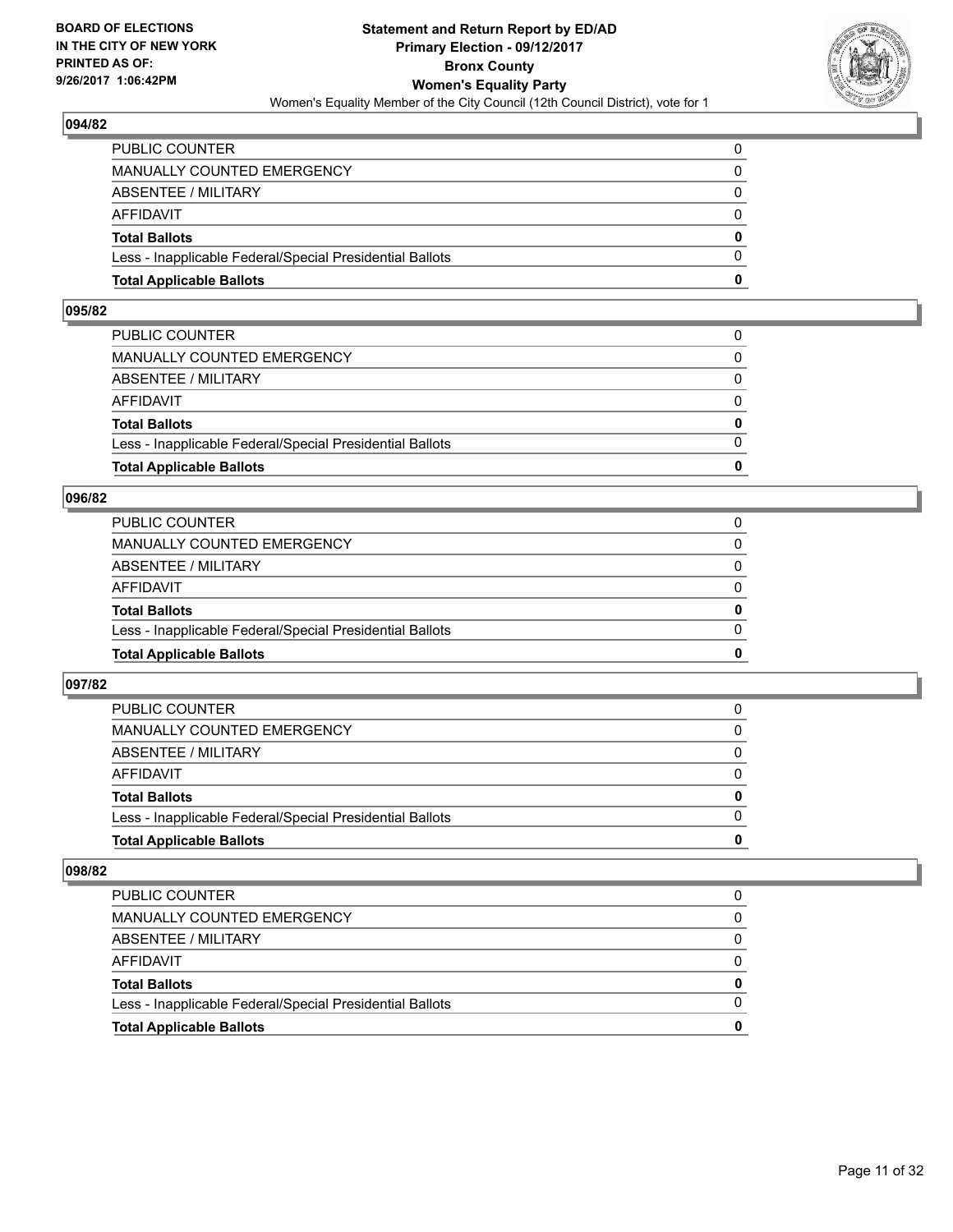

| <b>Total Applicable Ballots</b>                          | o        |
|----------------------------------------------------------|----------|
| Less - Inapplicable Federal/Special Presidential Ballots | 0        |
| <b>Total Ballots</b>                                     | $\bf{0}$ |
| <b>AFFIDAVIT</b>                                         | $\Omega$ |
| <b>ABSENTEE / MILITARY</b>                               | 0        |
| <b>MANUALLY COUNTED EMERGENCY</b>                        | $\Omega$ |
| PUBLIC COUNTER                                           | 0        |

#### **100/82**

| PUBLIC COUNTER                                           | 0        |
|----------------------------------------------------------|----------|
| MANUALLY COUNTED EMERGENCY                               | $\Omega$ |
| ABSENTEE / MILITARY                                      | $\Omega$ |
| AFFIDAVIT                                                | $\Omega$ |
| <b>Total Ballots</b>                                     | 0        |
| Less - Inapplicable Federal/Special Presidential Ballots | $\Omega$ |
| <b>Total Applicable Ballots</b>                          | 0        |
|                                                          |          |

# **101/82**

| <b>Total Applicable Ballots</b>                          | 0        |
|----------------------------------------------------------|----------|
| Less - Inapplicable Federal/Special Presidential Ballots | $\Omega$ |
| <b>Total Ballots</b>                                     | 0        |
| <b>AFFIDAVIT</b>                                         | 0        |
| ABSENTEE / MILITARY                                      | 0        |
| MANUALLY COUNTED EMERGENCY                               | 0        |
| PUBLIC COUNTER                                           |          |

# **102/82**

| <b>Total Applicable Ballots</b>                          | 0            |
|----------------------------------------------------------|--------------|
| Less - Inapplicable Federal/Special Presidential Ballots |              |
| <b>Total Ballots</b>                                     | $\mathbf{0}$ |
| <b>AFFIDAVIT</b>                                         |              |
| ABSENTEE / MILITARY                                      | 0            |
| MANUALLY COUNTED EMERGENCY                               | $\Omega$     |
| PUBLIC COUNTER                                           | 0            |

| <b>Total Applicable Ballots</b>                          |   |
|----------------------------------------------------------|---|
| Less - Inapplicable Federal/Special Presidential Ballots |   |
| <b>Total Ballots</b>                                     | 0 |
| AFFIDAVIT                                                |   |
| ABSENTEE / MILITARY                                      |   |
| MANUALLY COUNTED EMERGENCY                               |   |
| PUBLIC COUNTER                                           |   |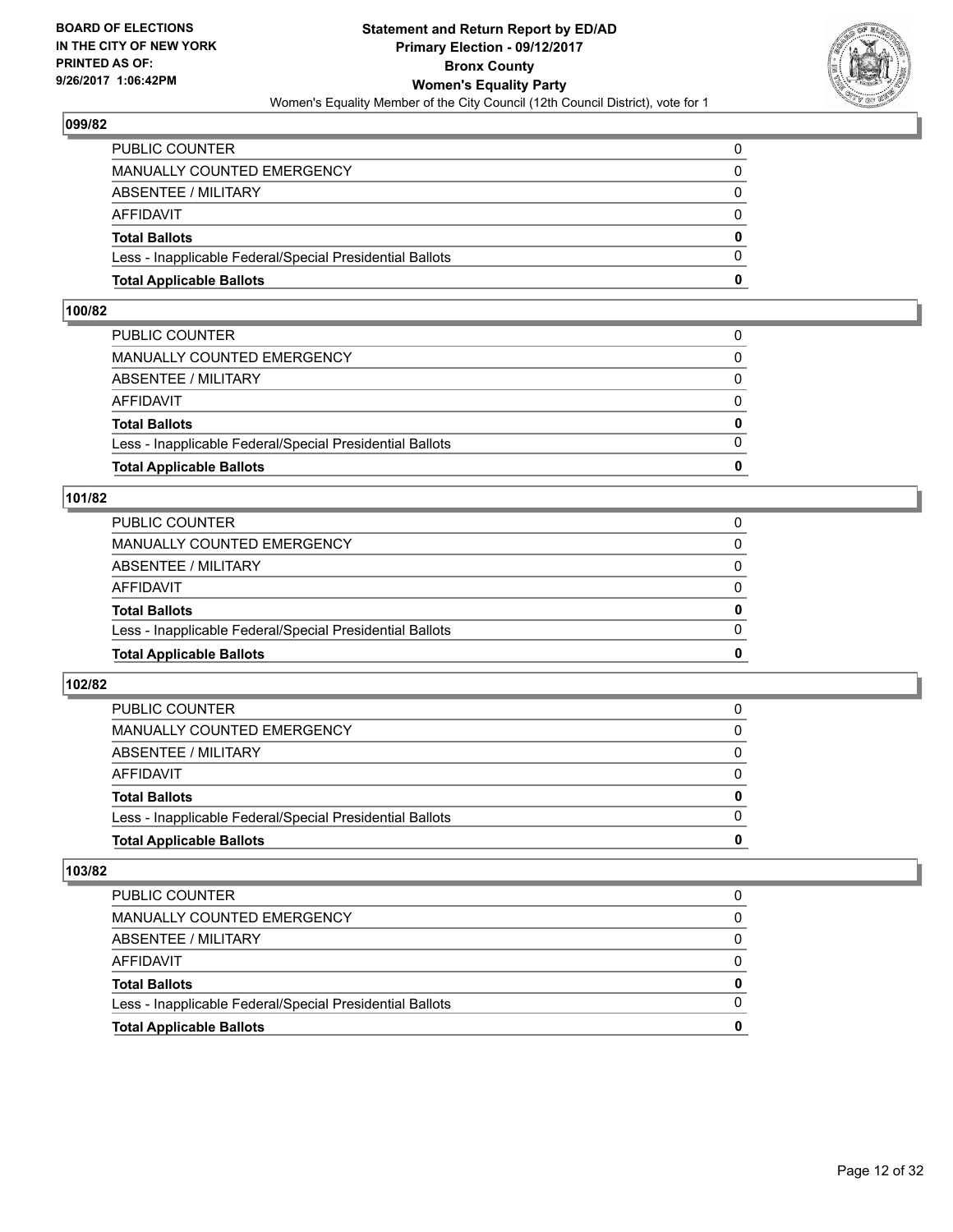

| <b>Total Applicable Ballots</b>                          | o            |
|----------------------------------------------------------|--------------|
| Less - Inapplicable Federal/Special Presidential Ballots | $\Omega$     |
| <b>Total Ballots</b>                                     | $\mathbf{0}$ |
| AFFIDAVIT                                                | $\Omega$     |
| <b>ABSENTEE / MILITARY</b>                               | 0            |
| <b>MANUALLY COUNTED EMERGENCY</b>                        | 0            |
| PUBLIC COUNTER                                           |              |

#### **105/82**

| <b>Total Applicable Ballots</b>                          | 0            |
|----------------------------------------------------------|--------------|
| Less - Inapplicable Federal/Special Presidential Ballots | $\Omega$     |
| <b>Total Ballots</b>                                     | $\mathbf{0}$ |
| AFFIDAVIT                                                | $\Omega$     |
| ABSENTEE / MILITARY                                      | $\Omega$     |
| MANUALLY COUNTED EMERGENCY                               | 0            |
| PUBLIC COUNTER                                           | 0            |
|                                                          |              |

#### **106/82 COMBINED into: 091/82**

#### **109/82**

| <b>Total Applicable Ballots</b>                          |   |
|----------------------------------------------------------|---|
| Less - Inapplicable Federal/Special Presidential Ballots | 0 |
| <b>Total Ballots</b>                                     | 0 |
| AFFIDAVIT                                                | O |
| ABSENTEE / MILITARY                                      | 0 |
| <b>MANUALLY COUNTED EMERGENCY</b>                        | 0 |
| PUBLIC COUNTER                                           | 0 |

**115/82 COMBINED into: 074/82**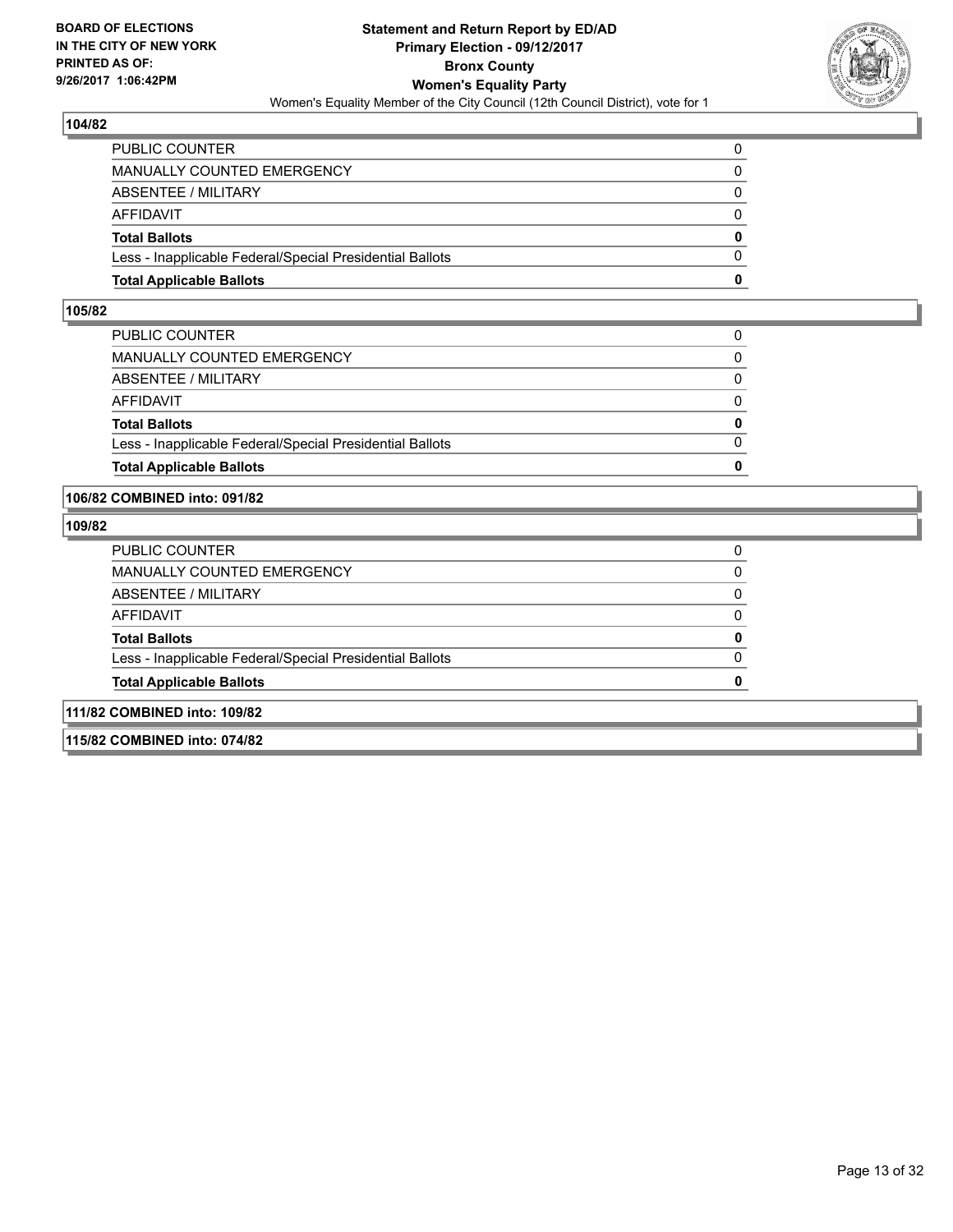

| <b>Total Applicable Ballots</b>                          | n        |
|----------------------------------------------------------|----------|
| Less - Inapplicable Federal/Special Presidential Ballots | $\Omega$ |
| <b>Total Ballots</b>                                     | $\bf{0}$ |
| AFFIDAVIT                                                | $\Omega$ |
| <b>ABSENTEE / MILITARY</b>                               | $\Omega$ |
| MANUALLY COUNTED EMERGENCY                               | 0        |
| PUBLIC COUNTER                                           | 0        |

#### **002/83**

| PUBLIC COUNTER                                           | 0        |
|----------------------------------------------------------|----------|
| MANUALLY COUNTED EMERGENCY                               | $\Omega$ |
| ABSENTEE / MILITARY                                      | $\Omega$ |
| AFFIDAVIT                                                | $\Omega$ |
| <b>Total Ballots</b>                                     | 0        |
| Less - Inapplicable Federal/Special Presidential Ballots | $\Omega$ |
| <b>Total Applicable Ballots</b>                          | 0        |
|                                                          |          |

# **003/83**

| <b>Total Applicable Ballots</b>                          | 0        |
|----------------------------------------------------------|----------|
| Less - Inapplicable Federal/Special Presidential Ballots | $\Omega$ |
| <b>Total Ballots</b>                                     | 0        |
| AFFIDAVIT                                                | $\Omega$ |
| <b>ABSENTEE / MILITARY</b>                               | 0        |
| MANUALLY COUNTED EMERGENCY                               | 0        |
| PUBLIC COUNTER                                           |          |

# **004/83**

| <b>Total Applicable Ballots</b>                          | 0        |
|----------------------------------------------------------|----------|
| Less - Inapplicable Federal/Special Presidential Ballots |          |
| <b>Total Ballots</b>                                     | $\bf{0}$ |
| <b>AFFIDAVIT</b>                                         |          |
| ABSENTEE / MILITARY                                      | 0        |
| MANUALLY COUNTED EMERGENCY                               | 0        |
| <b>PUBLIC COUNTER</b>                                    | 0        |

| <b>Total Applicable Ballots</b>                          |   |
|----------------------------------------------------------|---|
| Less - Inapplicable Federal/Special Presidential Ballots |   |
| <b>Total Ballots</b>                                     | 0 |
| AFFIDAVIT                                                |   |
| ABSENTEE / MILITARY                                      |   |
| MANUALLY COUNTED EMERGENCY                               |   |
| PUBLIC COUNTER                                           |   |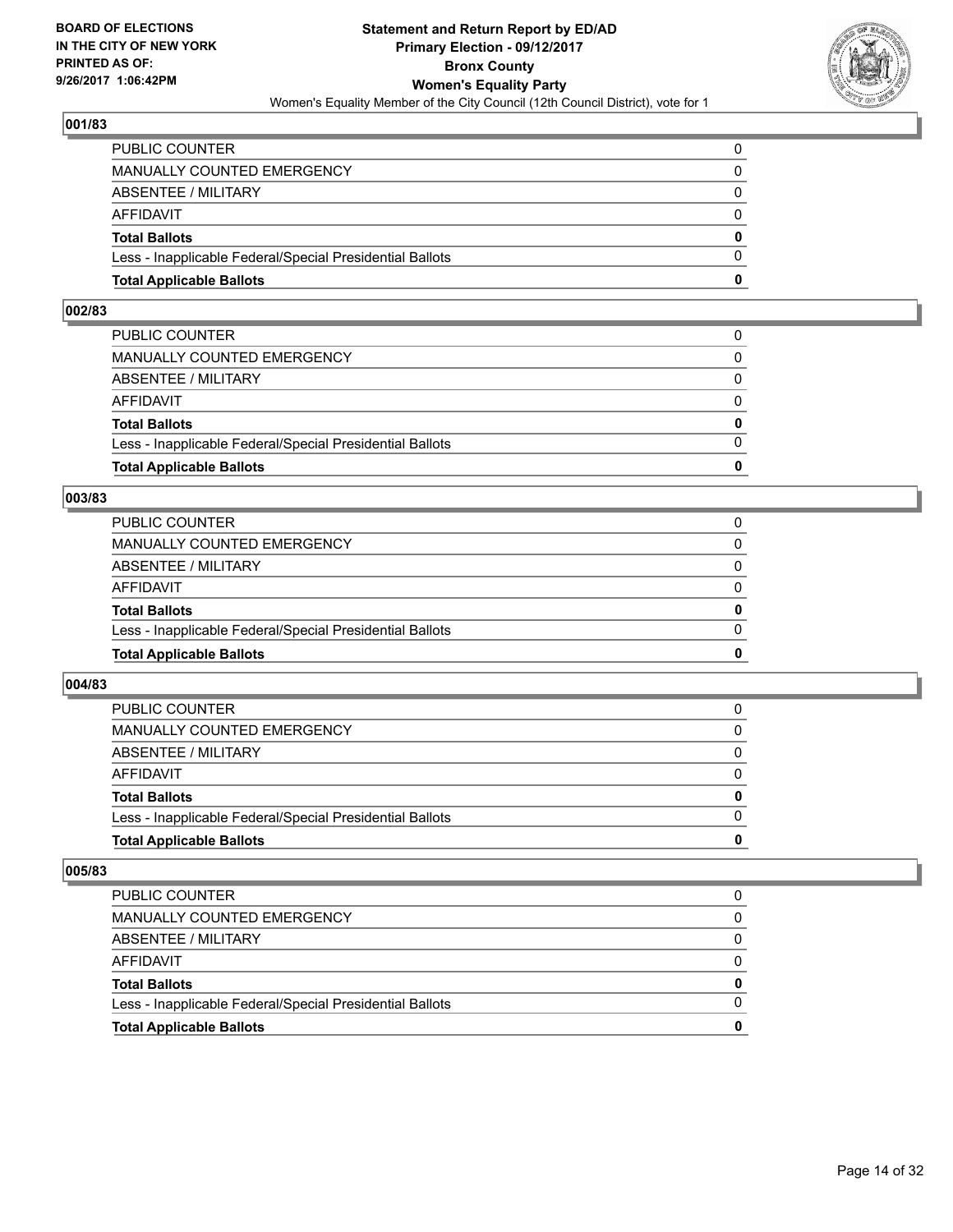

| <b>Total Applicable Ballots</b>                          | o        |
|----------------------------------------------------------|----------|
| Less - Inapplicable Federal/Special Presidential Ballots | 0        |
| <b>Total Ballots</b>                                     | $\bf{0}$ |
| <b>AFFIDAVIT</b>                                         | $\Omega$ |
| <b>ABSENTEE / MILITARY</b>                               | 0        |
| <b>MANUALLY COUNTED EMERGENCY</b>                        | $\Omega$ |
| PUBLIC COUNTER                                           | 0        |

#### **007/83**

| PUBLIC COUNTER                                           | 0            |
|----------------------------------------------------------|--------------|
| MANUALLY COUNTED EMERGENCY                               | 0            |
| ABSENTEE / MILITARY                                      | $\Omega$     |
| AFFIDAVIT                                                | $\Omega$     |
| <b>Total Ballots</b>                                     | $\mathbf{0}$ |
| Less - Inapplicable Federal/Special Presidential Ballots | $\Omega$     |
| <b>Total Applicable Ballots</b>                          | 0            |
|                                                          |              |

#### **008/83**

| <b>Total Applicable Ballots</b>                          | 0            |
|----------------------------------------------------------|--------------|
| Less - Inapplicable Federal/Special Presidential Ballots | $\Omega$     |
| <b>Total Ballots</b>                                     | 0            |
| AFFIDAVIT                                                | <sup>0</sup> |
| ABSENTEE / MILITARY                                      | $\Omega$     |
| MANUALLY COUNTED EMERGENCY                               | 0            |
| PUBLIC COUNTER                                           |              |

# **009/83**

| <b>Total Applicable Ballots</b>                          | o |
|----------------------------------------------------------|---|
| Less - Inapplicable Federal/Special Presidential Ballots | 0 |
| <b>Total Ballots</b>                                     | 0 |
| <b>AFFIDAVIT</b>                                         |   |
| ABSENTEE / MILITARY                                      | 0 |
| <b>MANUALLY COUNTED EMERGENCY</b>                        | 0 |
| <b>PUBLIC COUNTER</b>                                    |   |

| <b>Total Applicable Ballots</b>                          | 0 |
|----------------------------------------------------------|---|
| Less - Inapplicable Federal/Special Presidential Ballots |   |
| <b>Total Ballots</b>                                     | 0 |
| AFFIDAVIT                                                |   |
| ABSENTEE / MILITARY                                      |   |
| MANUALLY COUNTED EMERGENCY                               | 0 |
| PUBLIC COUNTER                                           |   |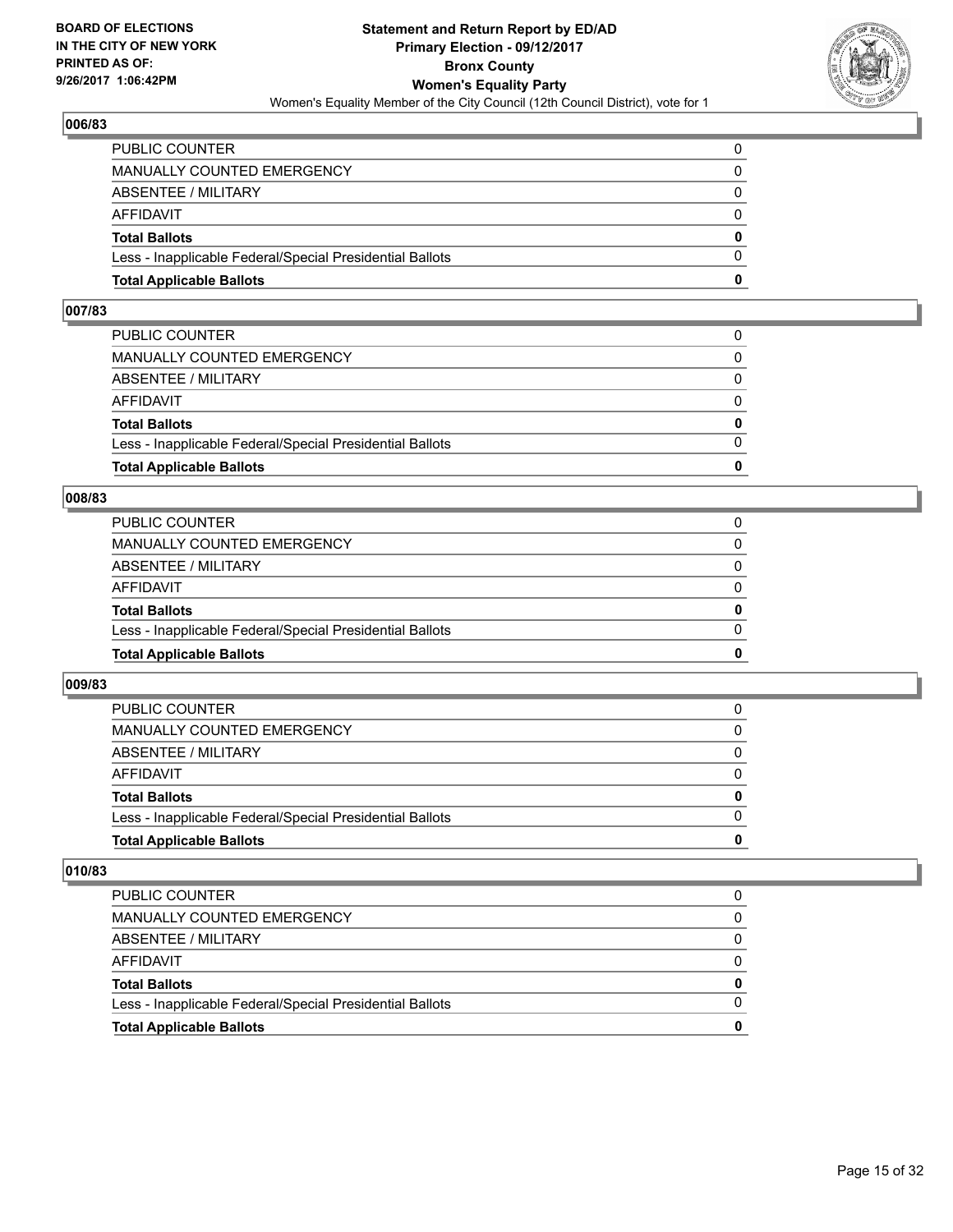

| <b>Total Applicable Ballots</b>                          | n        |
|----------------------------------------------------------|----------|
| Less - Inapplicable Federal/Special Presidential Ballots | $\Omega$ |
| <b>Total Ballots</b>                                     | $\bf{0}$ |
| AFFIDAVIT                                                | $\Omega$ |
| <b>ABSENTEE / MILITARY</b>                               | $\Omega$ |
| MANUALLY COUNTED EMERGENCY                               | 0        |
| PUBLIC COUNTER                                           | 0        |

#### **013/83**

| PUBLIC COUNTER                                           | 0        |
|----------------------------------------------------------|----------|
| MANUALLY COUNTED EMERGENCY                               | $\Omega$ |
| ABSENTEE / MILITARY                                      | $\Omega$ |
| AFFIDAVIT                                                | $\Omega$ |
| <b>Total Ballots</b>                                     | 0        |
| Less - Inapplicable Federal/Special Presidential Ballots | $\Omega$ |
| <b>Total Applicable Ballots</b>                          | 0        |
|                                                          |          |

# **014/83**

| <b>Total Applicable Ballots</b>                          | 0        |
|----------------------------------------------------------|----------|
| Less - Inapplicable Federal/Special Presidential Ballots | $\Omega$ |
| <b>Total Ballots</b>                                     | 0        |
| <b>AFFIDAVIT</b>                                         | 0        |
| ABSENTEE / MILITARY                                      | $\Omega$ |
| <b>MANUALLY COUNTED EMERGENCY</b>                        | 0        |
| PUBLIC COUNTER                                           |          |

# **015/83**

| <b>Total Applicable Ballots</b>                          | 0        |
|----------------------------------------------------------|----------|
| Less - Inapplicable Federal/Special Presidential Ballots |          |
| <b>Total Ballots</b>                                     | $\bf{0}$ |
| <b>AFFIDAVIT</b>                                         |          |
| ABSENTEE / MILITARY                                      | 0        |
| MANUALLY COUNTED EMERGENCY                               | 0        |
| <b>PUBLIC COUNTER</b>                                    | 0        |

| <b>Total Applicable Ballots</b>                          | 0 |
|----------------------------------------------------------|---|
| Less - Inapplicable Federal/Special Presidential Ballots |   |
| <b>Total Ballots</b>                                     | 0 |
| AFFIDAVIT                                                |   |
| ABSENTEE / MILITARY                                      | 0 |
| MANUALLY COUNTED EMERGENCY                               | 0 |
| PUBLIC COUNTER                                           | 0 |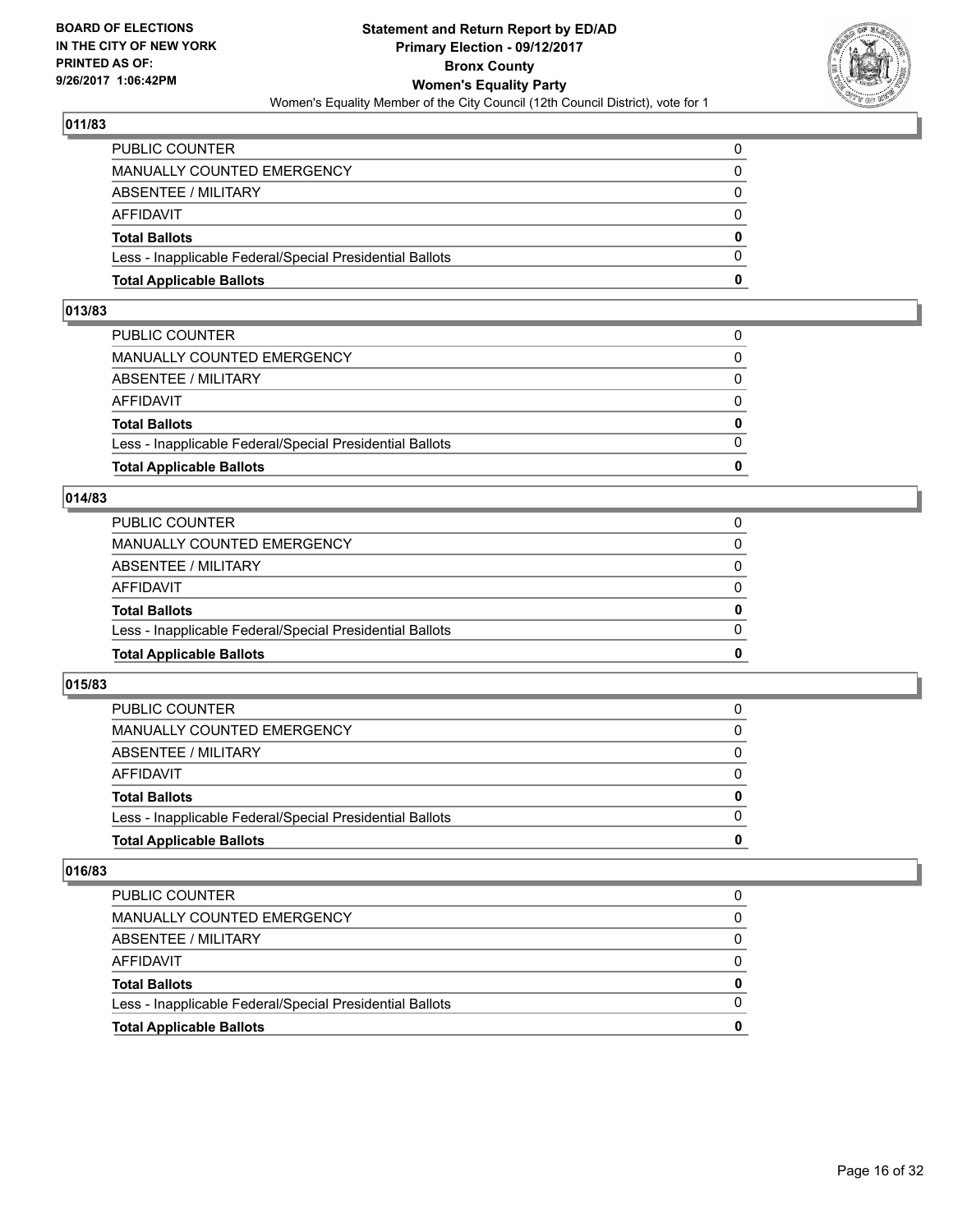

| <b>Total Applicable Ballots</b>                          | n        |
|----------------------------------------------------------|----------|
| Less - Inapplicable Federal/Special Presidential Ballots | $\Omega$ |
| <b>Total Ballots</b>                                     | $\bf{0}$ |
| AFFIDAVIT                                                | $\Omega$ |
| <b>ABSENTEE / MILITARY</b>                               | $\Omega$ |
| MANUALLY COUNTED EMERGENCY                               | 0        |
| PUBLIC COUNTER                                           | 0        |

#### **018/83**

| 0            |
|--------------|
| $\Omega$     |
| $\mathbf{0}$ |
| $\Omega$     |
| $\Omega$     |
| $\Omega$     |
| 0            |
|              |

# **019/83**

| <b>Total Applicable Ballots</b>                          | 0        |
|----------------------------------------------------------|----------|
| Less - Inapplicable Federal/Special Presidential Ballots | 0        |
| <b>Total Ballots</b>                                     | 0        |
| AFFIDAVIT                                                | 0        |
| <b>ABSENTEE / MILITARY</b>                               | $\Omega$ |
| MANUALLY COUNTED EMERGENCY                               |          |
| PUBLIC COUNTER                                           |          |

# **020/83**

| <b>Total Applicable Ballots</b>                          | o |
|----------------------------------------------------------|---|
| Less - Inapplicable Federal/Special Presidential Ballots | 0 |
| <b>Total Ballots</b>                                     | 0 |
| <b>AFFIDAVIT</b>                                         |   |
| ABSENTEE / MILITARY                                      | 0 |
| <b>MANUALLY COUNTED EMERGENCY</b>                        | 0 |
| <b>PUBLIC COUNTER</b>                                    |   |

| <b>Total Applicable Ballots</b>                          | 0 |
|----------------------------------------------------------|---|
| Less - Inapplicable Federal/Special Presidential Ballots |   |
| <b>Total Ballots</b>                                     | 0 |
| AFFIDAVIT                                                |   |
| ABSENTEE / MILITARY                                      |   |
| MANUALLY COUNTED EMERGENCY                               | 0 |
| PUBLIC COUNTER                                           |   |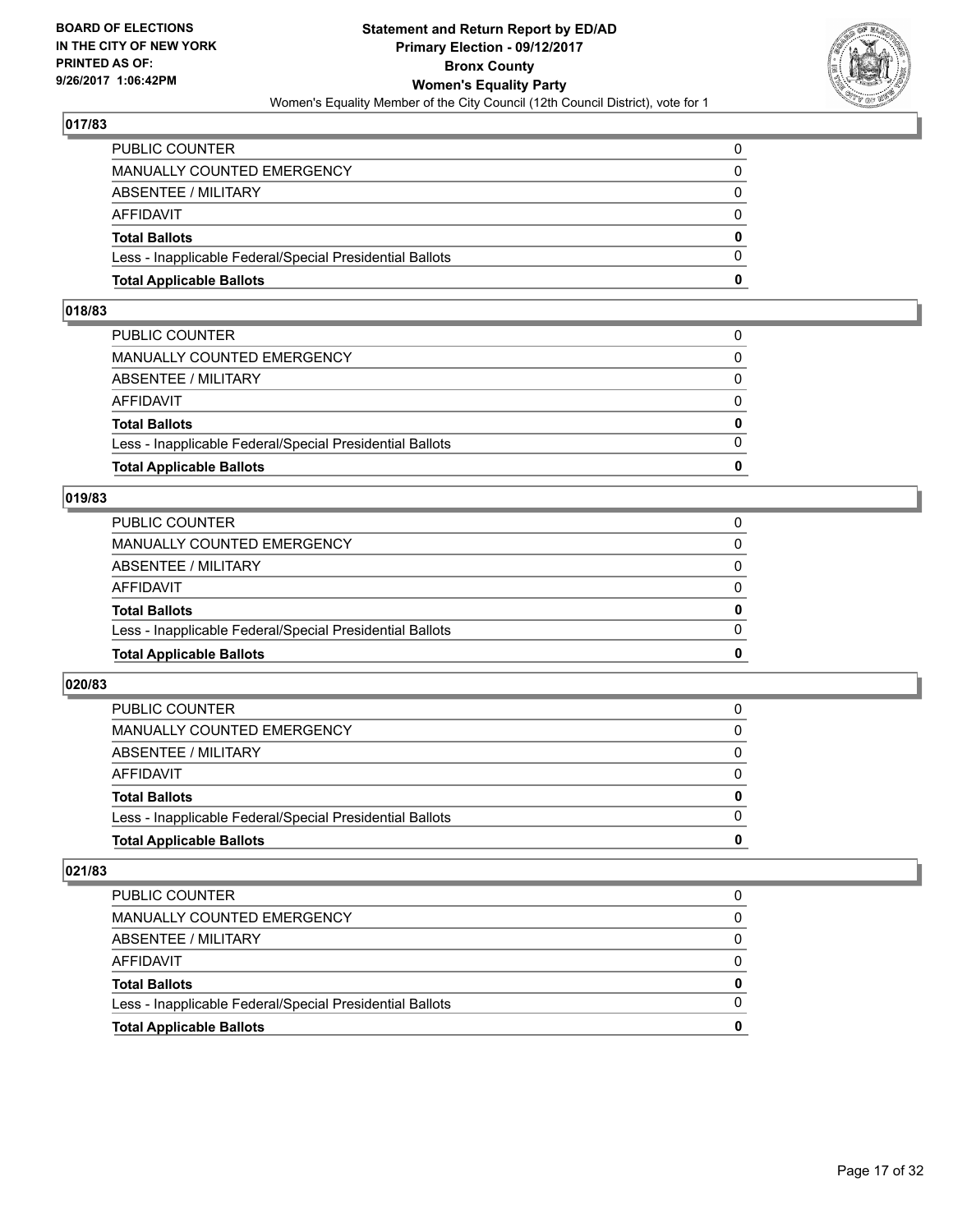

| <b>Total Applicable Ballots</b>                          | o        |
|----------------------------------------------------------|----------|
| Less - Inapplicable Federal/Special Presidential Ballots | 0        |
| <b>Total Ballots</b>                                     | $\bf{0}$ |
| AFFIDAVIT                                                | $\Omega$ |
| ABSENTEE / MILITARY                                      | 0        |
| MANUALLY COUNTED EMERGENCY                               | $\Omega$ |
| PUBLIC COUNTER                                           | 0        |

#### **023/83**

| PUBLIC COUNTER                                           | 0        |
|----------------------------------------------------------|----------|
| MANUALLY COUNTED EMERGENCY                               | $\Omega$ |
| ABSENTEE / MILITARY                                      | $\Omega$ |
| AFFIDAVIT                                                | $\Omega$ |
| <b>Total Ballots</b>                                     | 0        |
| Less - Inapplicable Federal/Special Presidential Ballots | $\Omega$ |
| <b>Total Applicable Ballots</b>                          | 0        |
|                                                          |          |

# **024/83**

| <b>Total Applicable Ballots</b>                          | 0        |
|----------------------------------------------------------|----------|
| Less - Inapplicable Federal/Special Presidential Ballots | $\Omega$ |
| <b>Total Ballots</b>                                     | 0        |
| <b>AFFIDAVIT</b>                                         | $\Omega$ |
| ABSENTEE / MILITARY                                      | 0        |
| MANUALLY COUNTED EMERGENCY                               | $\Omega$ |
| PUBLIC COUNTER                                           |          |

# **025/83**

| <b>Total Applicable Ballots</b>                          | o            |
|----------------------------------------------------------|--------------|
| Less - Inapplicable Federal/Special Presidential Ballots | <sup>0</sup> |
| <b>Total Ballots</b>                                     | 0            |
| <b>AFFIDAVIT</b>                                         |              |
| ABSENTEE / MILITARY                                      | 0            |
| <b>MANUALLY COUNTED EMERGENCY</b>                        | 0            |
| <b>PUBLIC COUNTER</b>                                    |              |

| <b>Total Applicable Ballots</b>                          | 0 |
|----------------------------------------------------------|---|
| Less - Inapplicable Federal/Special Presidential Ballots |   |
| <b>Total Ballots</b>                                     | 0 |
| AFFIDAVIT                                                |   |
| ABSENTEE / MILITARY                                      |   |
| MANUALLY COUNTED EMERGENCY                               | 0 |
| PUBLIC COUNTER                                           | 0 |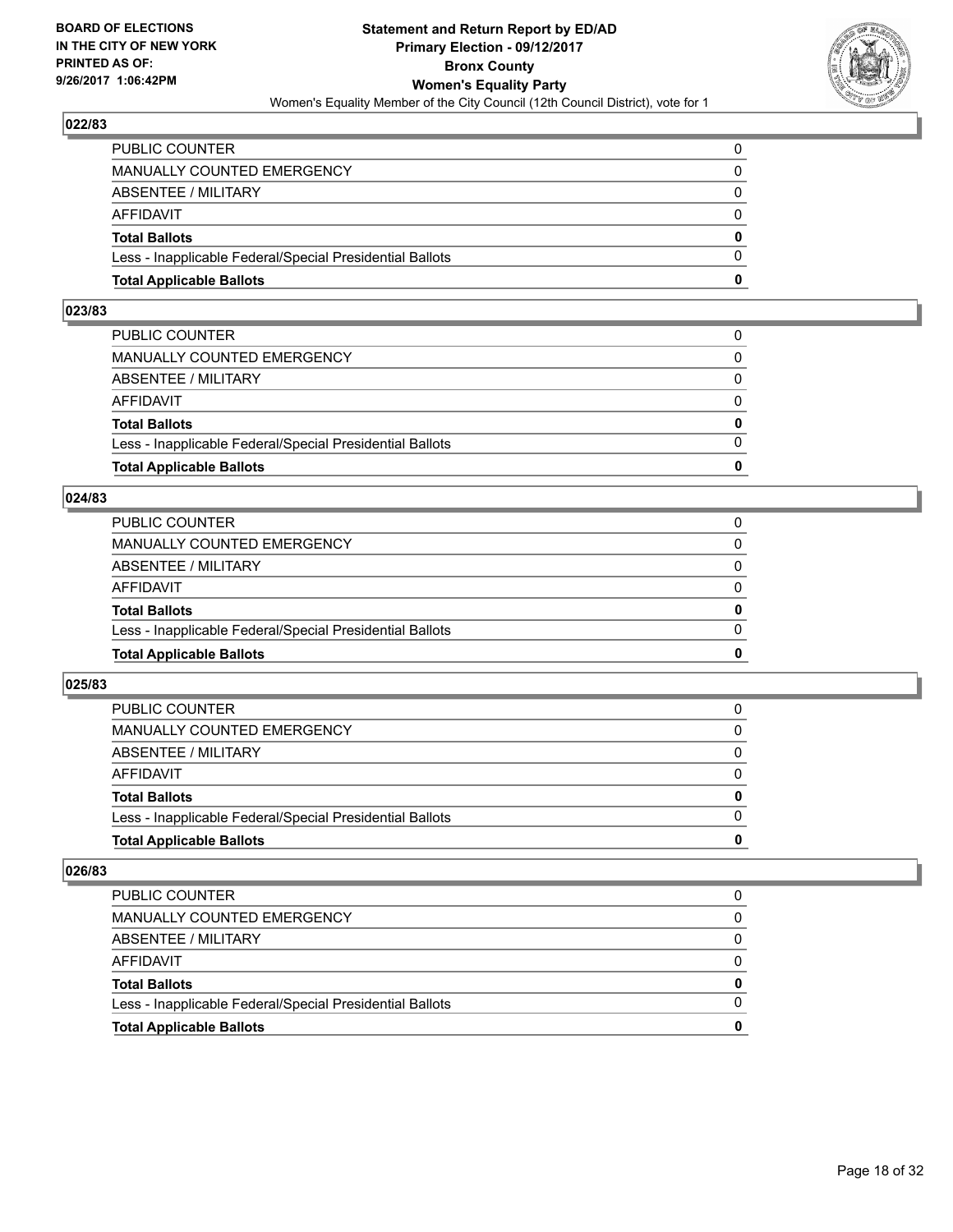

| <b>Total Applicable Ballots</b>                          | o        |
|----------------------------------------------------------|----------|
| Less - Inapplicable Federal/Special Presidential Ballots | $\Omega$ |
| <b>Total Ballots</b>                                     | $\bf{0}$ |
| AFFIDAVIT                                                | 0        |
| ABSENTEE / MILITARY                                      | 0        |
| MANUALLY COUNTED EMERGENCY                               | 0        |
| PUBLIC COUNTER                                           | 0        |

#### **028/83**

| <b>Total Applicable Ballots</b>                          | n            |
|----------------------------------------------------------|--------------|
| Less - Inapplicable Federal/Special Presidential Ballots | $\Omega$     |
| <b>Total Ballots</b>                                     | $\mathbf{0}$ |
| AFFIDAVIT                                                | $\Omega$     |
| ABSENTEE / MILITARY                                      | $\Omega$     |
| MANUALLY COUNTED EMERGENCY                               | 0            |
| PUBLIC COUNTER                                           | 0            |
|                                                          |              |

# **029/83**

| <b>Total Applicable Ballots</b>                          | 0        |
|----------------------------------------------------------|----------|
| Less - Inapplicable Federal/Special Presidential Ballots | $\Omega$ |
| <b>Total Ballots</b>                                     | 0        |
| <b>AFFIDAVIT</b>                                         | 0        |
| ABSENTEE / MILITARY                                      | 0        |
| MANUALLY COUNTED EMERGENCY                               | 0        |
| PUBLIC COUNTER                                           |          |

# **030/83**

| <b>Total Applicable Ballots</b>                          | o            |
|----------------------------------------------------------|--------------|
| Less - Inapplicable Federal/Special Presidential Ballots | <sup>0</sup> |
| <b>Total Ballots</b>                                     | 0            |
| <b>AFFIDAVIT</b>                                         |              |
| ABSENTEE / MILITARY                                      | 0            |
| <b>MANUALLY COUNTED EMERGENCY</b>                        | 0            |
| <b>PUBLIC COUNTER</b>                                    |              |

| <b>Total Applicable Ballots</b>                          | 0 |
|----------------------------------------------------------|---|
| Less - Inapplicable Federal/Special Presidential Ballots |   |
| <b>Total Ballots</b>                                     | 0 |
| AFFIDAVIT                                                |   |
| ABSENTEE / MILITARY                                      |   |
| MANUALLY COUNTED EMERGENCY                               | 0 |
| <b>PUBLIC COUNTER</b>                                    |   |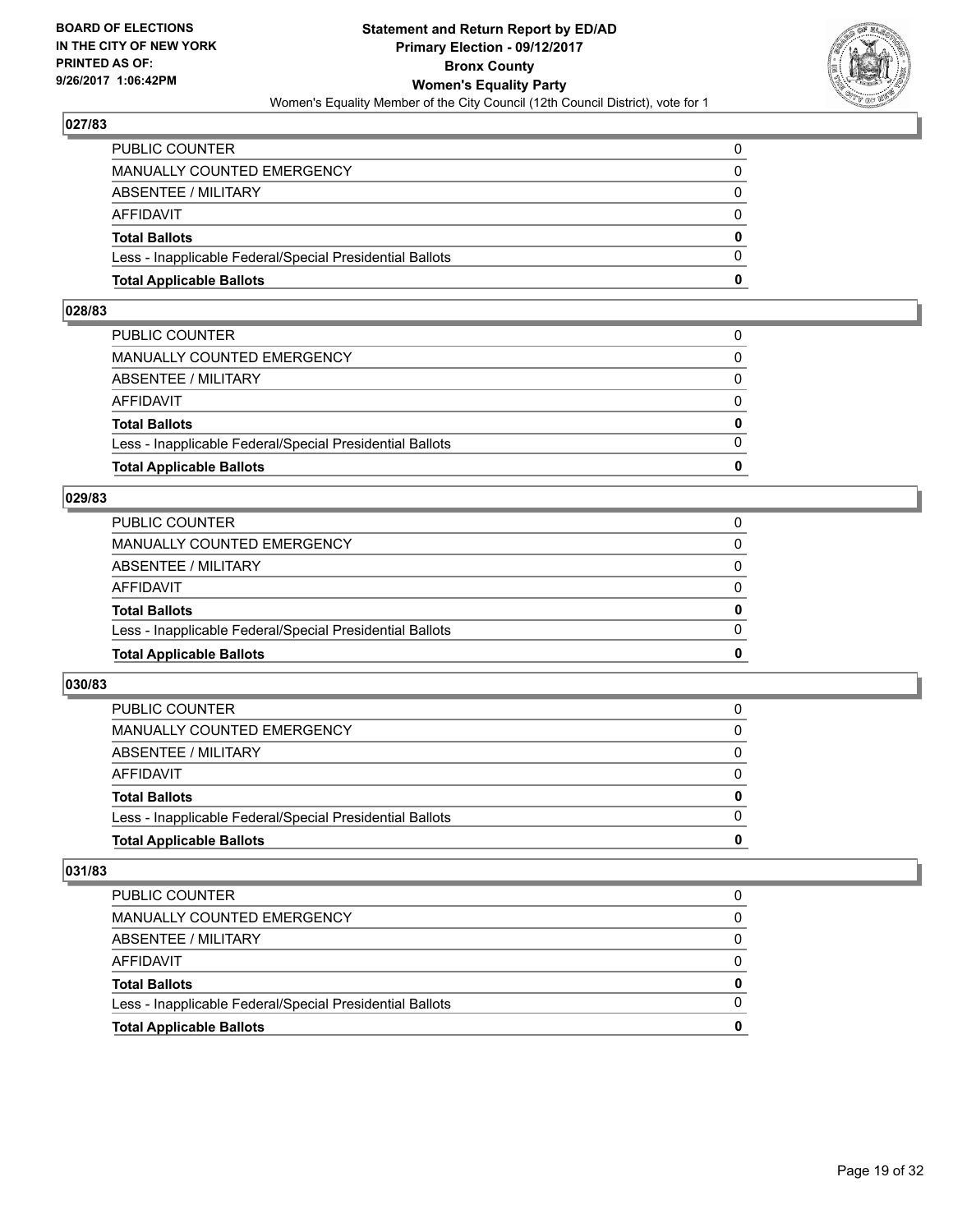

| <b>Total Applicable Ballots</b>                          | o        |
|----------------------------------------------------------|----------|
| Less - Inapplicable Federal/Special Presidential Ballots | $\Omega$ |
| <b>Total Ballots</b>                                     | $\bf{0}$ |
| AFFIDAVIT                                                | 0        |
| ABSENTEE / MILITARY                                      | 0        |
| MANUALLY COUNTED EMERGENCY                               | 0        |
| PUBLIC COUNTER                                           | 0        |

#### **033/83**

| PUBLIC COUNTER                                           | 0            |
|----------------------------------------------------------|--------------|
| MANUALLY COUNTED EMERGENCY                               | 0            |
| ABSENTEE / MILITARY                                      | $\Omega$     |
| AFFIDAVIT                                                | $\Omega$     |
| <b>Total Ballots</b>                                     | $\mathbf{0}$ |
| Less - Inapplicable Federal/Special Presidential Ballots | $\Omega$     |
| <b>Total Applicable Ballots</b>                          | 0            |
|                                                          |              |

# **034/83**

| <b>Total Applicable Ballots</b>                          | 0        |
|----------------------------------------------------------|----------|
| Less - Inapplicable Federal/Special Presidential Ballots | $\Omega$ |
| <b>Total Ballots</b>                                     | 0        |
| <b>AFFIDAVIT</b>                                         | 0        |
| ABSENTEE / MILITARY                                      | $\Omega$ |
| <b>MANUALLY COUNTED EMERGENCY</b>                        | 0        |
| PUBLIC COUNTER                                           |          |

# **035/83**

| <b>Total Applicable Ballots</b>                          | 0        |
|----------------------------------------------------------|----------|
| Less - Inapplicable Federal/Special Presidential Ballots |          |
| <b>Total Ballots</b>                                     | $\bf{0}$ |
| <b>AFFIDAVIT</b>                                         |          |
| ABSENTEE / MILITARY                                      | 0        |
| MANUALLY COUNTED EMERGENCY                               | 0        |
| <b>PUBLIC COUNTER</b>                                    | 0        |

| <b>Total Applicable Ballots</b>                          |   |
|----------------------------------------------------------|---|
| Less - Inapplicable Federal/Special Presidential Ballots |   |
| <b>Total Ballots</b>                                     | 0 |
| AFFIDAVIT                                                |   |
| ABSENTEE / MILITARY                                      |   |
| MANUALLY COUNTED EMERGENCY                               |   |
| <b>PUBLIC COUNTER</b>                                    |   |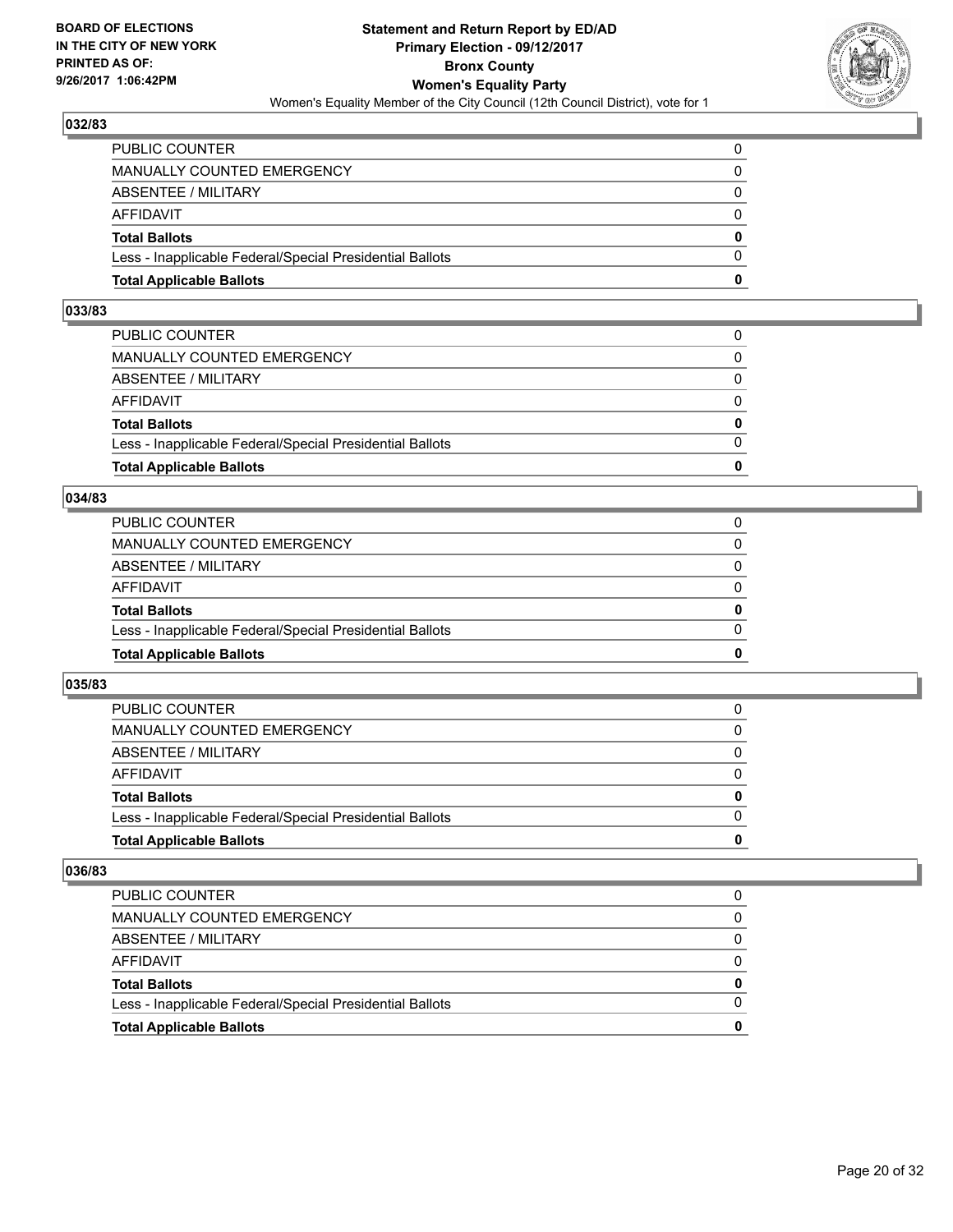

| <b>Total Applicable Ballots</b>                          | o        |
|----------------------------------------------------------|----------|
| Less - Inapplicable Federal/Special Presidential Ballots | 0        |
| <b>Total Ballots</b>                                     | $\bf{0}$ |
| <b>AFFIDAVIT</b>                                         | $\Omega$ |
| <b>ABSENTEE / MILITARY</b>                               | 0        |
| <b>MANUALLY COUNTED EMERGENCY</b>                        | $\Omega$ |
| PUBLIC COUNTER                                           | 0        |

#### **038/83**

| PUBLIC COUNTER                                           | 0            |
|----------------------------------------------------------|--------------|
| MANUALLY COUNTED EMERGENCY                               | 0            |
| ABSENTEE / MILITARY                                      | $\Omega$     |
| AFFIDAVIT                                                | $\Omega$     |
| <b>Total Ballots</b>                                     | $\mathbf{0}$ |
| Less - Inapplicable Federal/Special Presidential Ballots | $\Omega$     |
| <b>Total Applicable Ballots</b>                          | 0            |
|                                                          |              |

# **039/83**

| <b>Total Applicable Ballots</b>                          | 0        |
|----------------------------------------------------------|----------|
| Less - Inapplicable Federal/Special Presidential Ballots | $\Omega$ |
| <b>Total Ballots</b>                                     | 0        |
| <b>AFFIDAVIT</b>                                         | 0        |
| ABSENTEE / MILITARY                                      | $\Omega$ |
| <b>MANUALLY COUNTED EMERGENCY</b>                        | 0        |
| PUBLIC COUNTER                                           |          |

# **040/83**

| <b>Total Applicable Ballots</b>                          | o            |
|----------------------------------------------------------|--------------|
| Less - Inapplicable Federal/Special Presidential Ballots | <sup>0</sup> |
| <b>Total Ballots</b>                                     | 0            |
| <b>AFFIDAVIT</b>                                         |              |
| ABSENTEE / MILITARY                                      | 0            |
| <b>MANUALLY COUNTED EMERGENCY</b>                        | 0            |
| <b>PUBLIC COUNTER</b>                                    |              |

| <b>Total Applicable Ballots</b>                          | 0 |
|----------------------------------------------------------|---|
| Less - Inapplicable Federal/Special Presidential Ballots |   |
| <b>Total Ballots</b>                                     | 0 |
| AFFIDAVIT                                                |   |
| ABSENTEE / MILITARY                                      |   |
| MANUALLY COUNTED EMERGENCY                               | 0 |
| <b>PUBLIC COUNTER</b>                                    |   |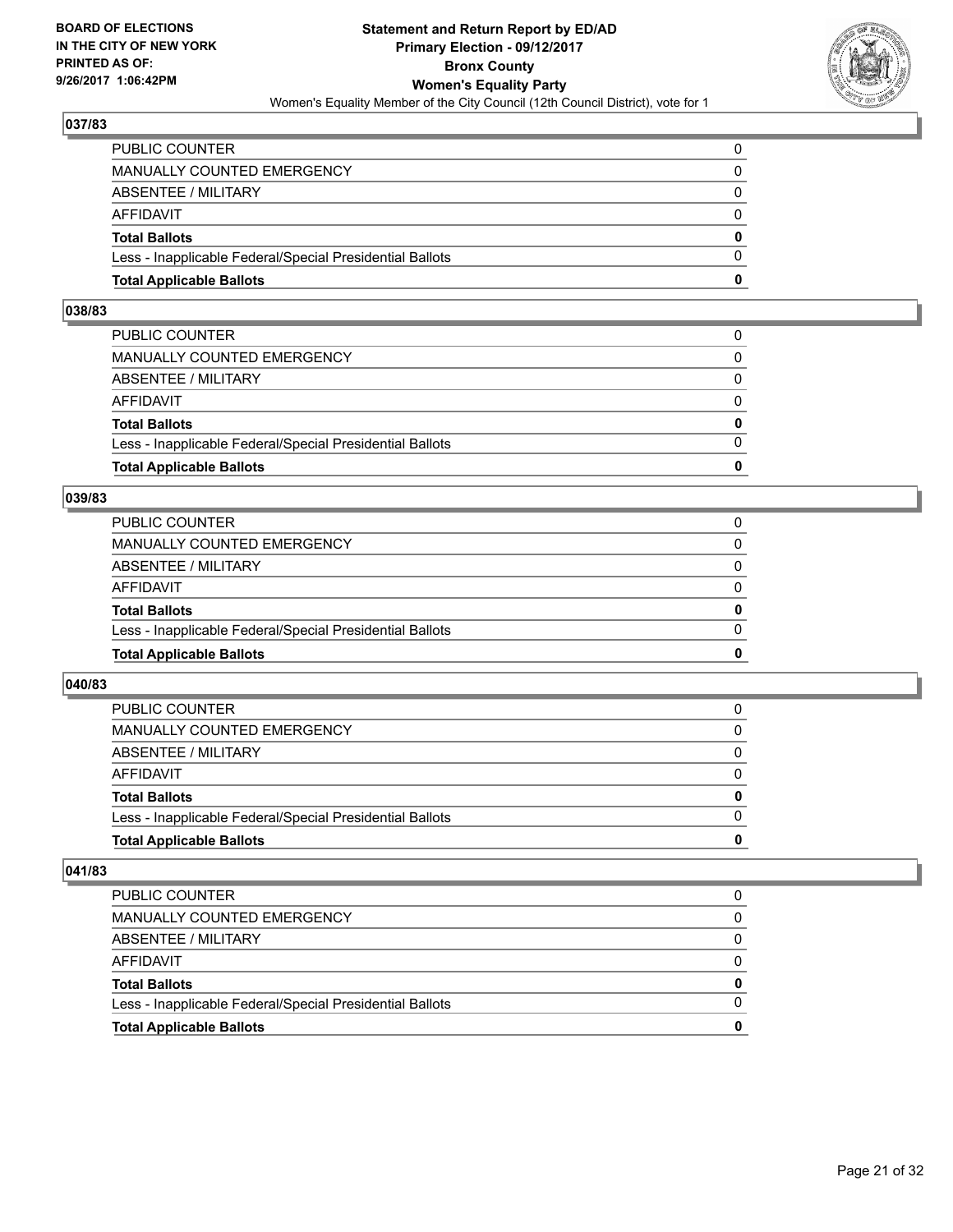

| <b>Total Applicable Ballots</b>                          | o        |
|----------------------------------------------------------|----------|
| Less - Inapplicable Federal/Special Presidential Ballots | $\Omega$ |
| <b>Total Ballots</b>                                     | $\bf{0}$ |
| AFFIDAVIT                                                | 0        |
| ABSENTEE / MILITARY                                      | 0        |
| MANUALLY COUNTED EMERGENCY                               | 0        |
| PUBLIC COUNTER                                           | 0        |

#### **043/83**

| PUBLIC COUNTER                                           | 0        |
|----------------------------------------------------------|----------|
| MANUALLY COUNTED EMERGENCY                               | $\Omega$ |
| ABSENTEE / MILITARY                                      | $\Omega$ |
| AFFIDAVIT                                                | $\Omega$ |
| <b>Total Ballots</b>                                     | 0        |
| Less - Inapplicable Federal/Special Presidential Ballots | $\Omega$ |
| <b>Total Applicable Ballots</b>                          | 0        |
|                                                          |          |

# **044/83**

| <b>Total Applicable Ballots</b>                          | 0        |
|----------------------------------------------------------|----------|
| Less - Inapplicable Federal/Special Presidential Ballots | $\Omega$ |
| <b>Total Ballots</b>                                     | 0        |
| <b>AFFIDAVIT</b>                                         | 0        |
| ABSENTEE / MILITARY                                      | 0        |
| MANUALLY COUNTED EMERGENCY                               | 0        |
| PUBLIC COUNTER                                           |          |

# **045/83**

| <b>Total Applicable Ballots</b>                          | o |
|----------------------------------------------------------|---|
| Less - Inapplicable Federal/Special Presidential Ballots | 0 |
| <b>Total Ballots</b>                                     | 0 |
| <b>AFFIDAVIT</b>                                         |   |
| ABSENTEE / MILITARY                                      | 0 |
| <b>MANUALLY COUNTED EMERGENCY</b>                        | 0 |
| <b>PUBLIC COUNTER</b>                                    |   |

| <b>Total Applicable Ballots</b>                          | 0 |
|----------------------------------------------------------|---|
| Less - Inapplicable Federal/Special Presidential Ballots |   |
| <b>Total Ballots</b>                                     | 0 |
| AFFIDAVIT                                                |   |
| ABSENTEE / MILITARY                                      |   |
| MANUALLY COUNTED EMERGENCY                               | 0 |
| <b>PUBLIC COUNTER</b>                                    |   |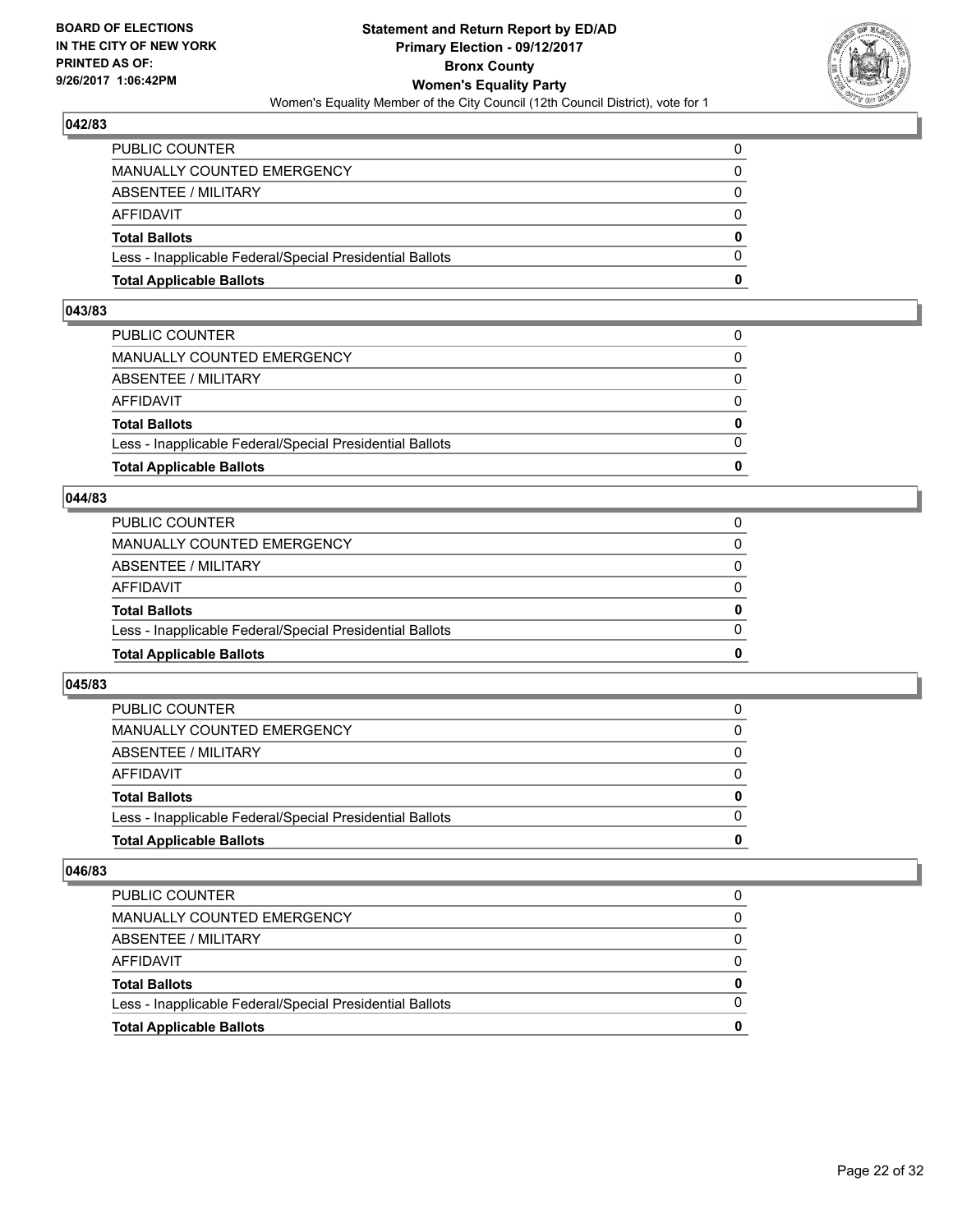

| PUBLIC COUNTER                                           |   |
|----------------------------------------------------------|---|
| <b>MANUALLY COUNTED EMERGENCY</b>                        |   |
| ABSENTEE / MILITARY                                      | 0 |
| AFFIDAVIT                                                | 0 |
| <b>Total Ballots</b>                                     |   |
| Less - Inapplicable Federal/Special Presidential Ballots | O |
| <b>Total Applicable Ballots</b>                          |   |
| Unrecorded                                               |   |

# **048/83**

| <b>Total Applicable Ballots</b>                          | $\bf{0}$     |
|----------------------------------------------------------|--------------|
| Less - Inapplicable Federal/Special Presidential Ballots | $\Omega$     |
| <b>Total Ballots</b>                                     | $\mathbf{0}$ |
| AFFIDAVIT                                                | $\Omega$     |
| ABSENTEE / MILITARY                                      | $\mathbf{0}$ |
| MANUALLY COUNTED EMERGENCY                               | 0            |
| PUBLIC COUNTER                                           |              |

# **049/83**

| <b>Total Applicable Ballots</b>                          | 0            |
|----------------------------------------------------------|--------------|
| Less - Inapplicable Federal/Special Presidential Ballots | $\Omega$     |
| <b>Total Ballots</b>                                     | $\mathbf{0}$ |
| AFFIDAVIT                                                | $\Omega$     |
| ABSENTEE / MILITARY                                      | $\mathbf{0}$ |
| MANUALLY COUNTED EMERGENCY                               | 0            |
| PUBLIC COUNTER                                           |              |

# **050/83**

| <b>Total Applicable Ballots</b>                          | 0        |
|----------------------------------------------------------|----------|
| Less - Inapplicable Federal/Special Presidential Ballots | 0        |
| <b>Total Ballots</b>                                     | 0        |
| AFFIDAVIT                                                | 0        |
| ABSENTEE / MILITARY                                      | $\Omega$ |
| <b>MANUALLY COUNTED EMERGENCY</b>                        | 0        |
| <b>PUBLIC COUNTER</b>                                    |          |

| <b>PUBLIC COUNTER</b>                                    |   |
|----------------------------------------------------------|---|
| MANUALLY COUNTED EMERGENCY                               |   |
| ABSENTEE / MILITARY                                      |   |
| AFFIDAVIT                                                | 0 |
| <b>Total Ballots</b>                                     | 0 |
| Less - Inapplicable Federal/Special Presidential Ballots |   |
| <b>Total Applicable Ballots</b>                          | o |
|                                                          |   |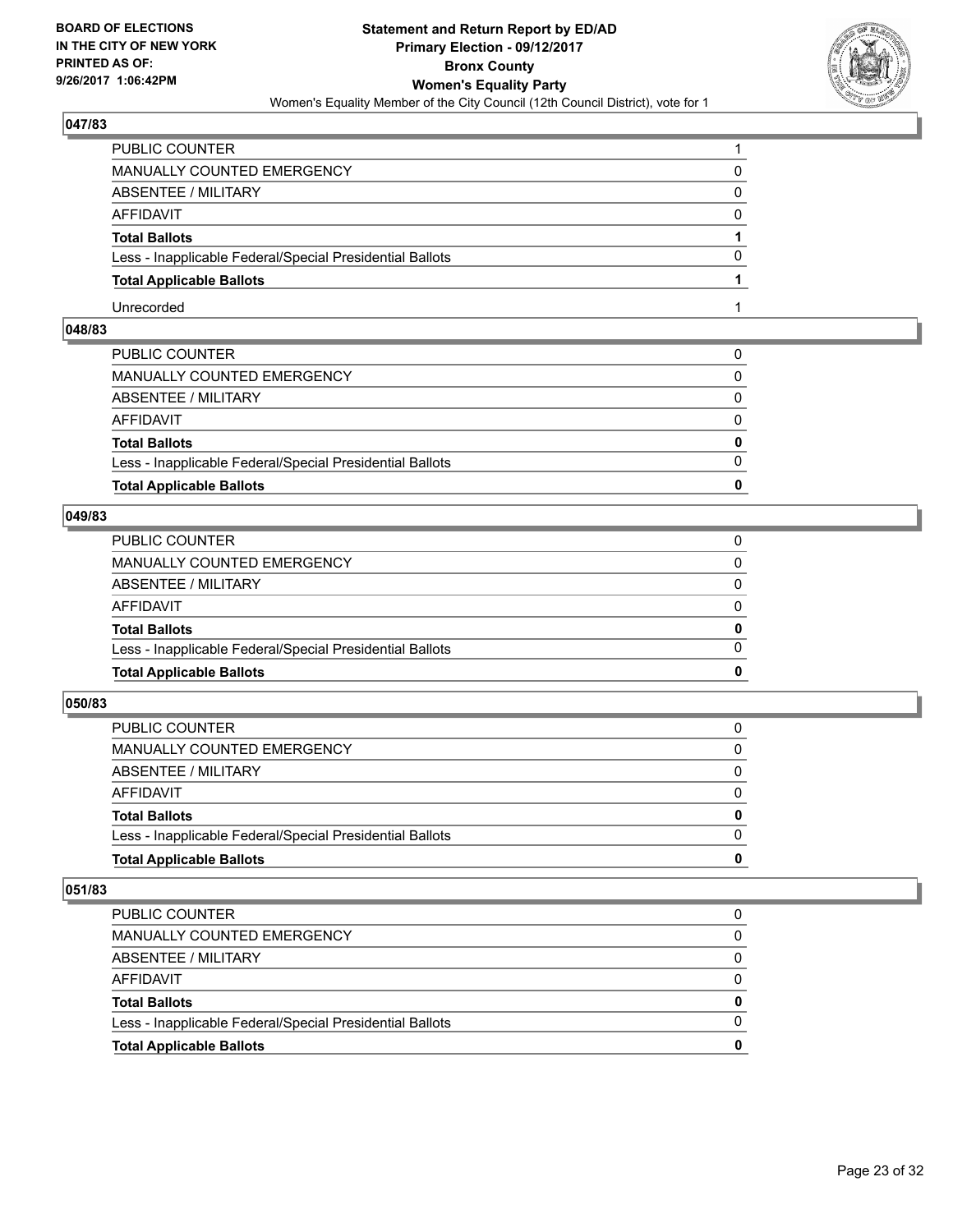

| <b>Total Applicable Ballots</b>                          | n            |
|----------------------------------------------------------|--------------|
| Less - Inapplicable Federal/Special Presidential Ballots | $\Omega$     |
| <b>Total Ballots</b>                                     | $\mathbf{0}$ |
| <b>AFFIDAVIT</b>                                         | $\Omega$     |
| <b>ABSENTEE / MILITARY</b>                               | $\Omega$     |
| <b>MANUALLY COUNTED EMERGENCY</b>                        | 0            |
| PUBLIC COUNTER                                           | 0            |

#### **053/83**

| PUBLIC COUNTER                                           | 0        |
|----------------------------------------------------------|----------|
| MANUALLY COUNTED EMERGENCY                               | $\Omega$ |
| ABSENTEE / MILITARY                                      | $\Omega$ |
| AFFIDAVIT                                                | $\Omega$ |
| <b>Total Ballots</b>                                     | 0        |
| Less - Inapplicable Federal/Special Presidential Ballots | $\Omega$ |
| <b>Total Applicable Ballots</b>                          | 0        |
|                                                          |          |

# **054/83**

| <b>Total Applicable Ballots</b>                          | 0        |
|----------------------------------------------------------|----------|
| Less - Inapplicable Federal/Special Presidential Ballots | $\Omega$ |
| <b>Total Ballots</b>                                     | 0        |
| <b>AFFIDAVIT</b>                                         | 0        |
| ABSENTEE / MILITARY                                      | $\Omega$ |
| <b>MANUALLY COUNTED EMERGENCY</b>                        | 0        |
| PUBLIC COUNTER                                           |          |

#### **055/83**

| <b>Total Applicable Ballots</b>                          | 0        |
|----------------------------------------------------------|----------|
| Less - Inapplicable Federal/Special Presidential Ballots |          |
| <b>Total Ballots</b>                                     | $\bf{0}$ |
| <b>AFFIDAVIT</b>                                         |          |
| ABSENTEE / MILITARY                                      | 0        |
| MANUALLY COUNTED EMERGENCY                               | 0        |
| <b>PUBLIC COUNTER</b>                                    | 0        |

| <b>Total Applicable Ballots</b>                          |   |
|----------------------------------------------------------|---|
| Less - Inapplicable Federal/Special Presidential Ballots |   |
| <b>Total Ballots</b>                                     | 0 |
| AFFIDAVIT                                                |   |
| ABSENTEE / MILITARY                                      |   |
| MANUALLY COUNTED EMERGENCY                               |   |
| <b>PUBLIC COUNTER</b>                                    |   |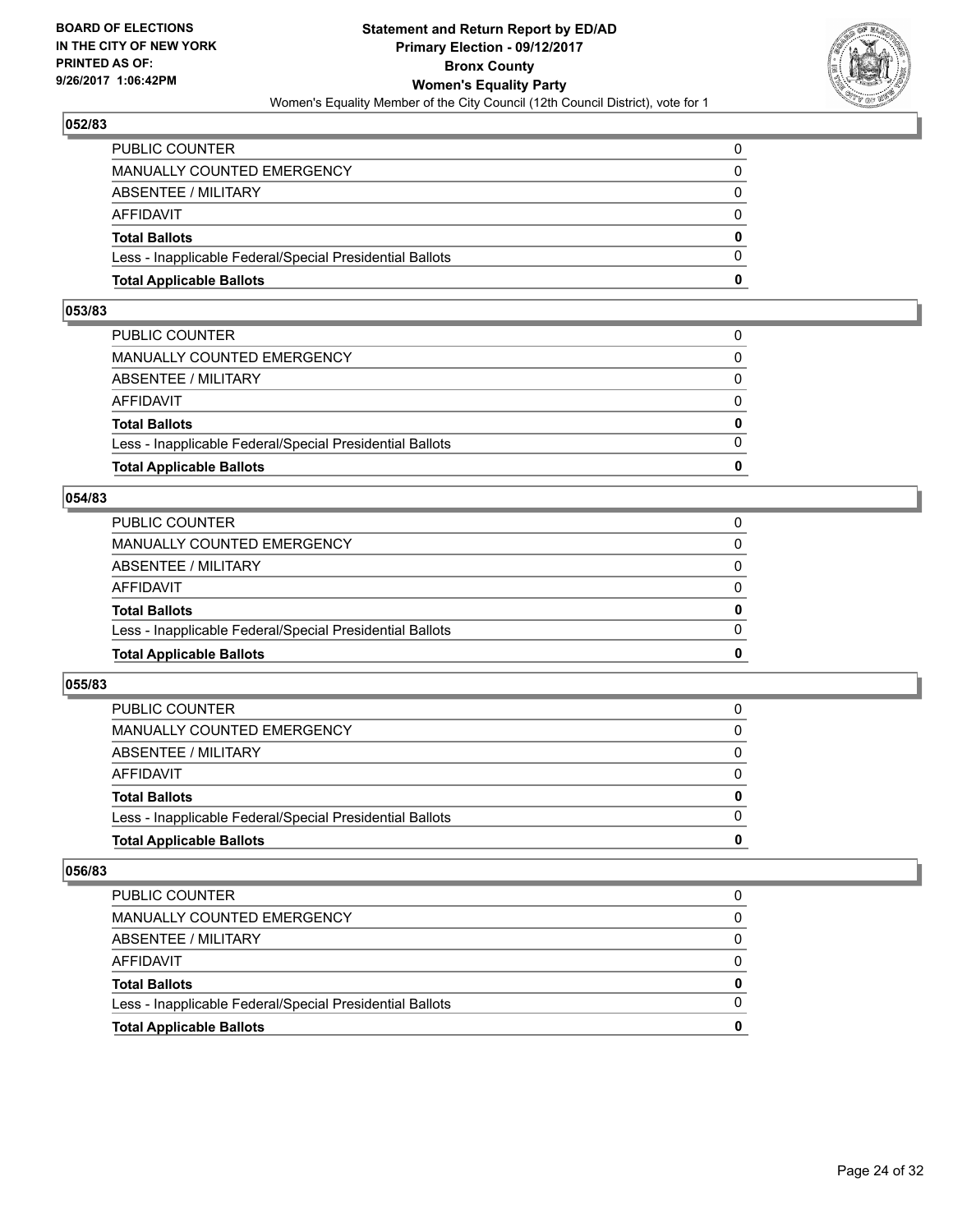

| <b>Total Applicable Ballots</b>                          | n            |
|----------------------------------------------------------|--------------|
| Less - Inapplicable Federal/Special Presidential Ballots | $\Omega$     |
| <b>Total Ballots</b>                                     | $\mathbf{0}$ |
| <b>AFFIDAVIT</b>                                         | $\Omega$     |
| <b>ABSENTEE / MILITARY</b>                               | $\Omega$     |
| <b>MANUALLY COUNTED EMERGENCY</b>                        | 0            |
| PUBLIC COUNTER                                           | 0            |

#### **058/83**

| PUBLIC COUNTER                                           | 0            |
|----------------------------------------------------------|--------------|
| MANUALLY COUNTED EMERGENCY                               | 0            |
| ABSENTEE / MILITARY                                      | $\Omega$     |
| AFFIDAVIT                                                | $\Omega$     |
| <b>Total Ballots</b>                                     | $\mathbf{0}$ |
| Less - Inapplicable Federal/Special Presidential Ballots | $\Omega$     |
| <b>Total Applicable Ballots</b>                          | 0            |
|                                                          |              |

#### **059/83**

| <b>Total Applicable Ballots</b>                          | 0            |
|----------------------------------------------------------|--------------|
| Less - Inapplicable Federal/Special Presidential Ballots | $\Omega$     |
| <b>Total Ballots</b>                                     | $\mathbf{0}$ |
| <b>AFFIDAVIT</b>                                         | $\Omega$     |
| <b>ABSENTEE / MILITARY</b>                               | 0            |
| MANUALLY COUNTED EMERGENCY                               | $\Omega$     |
| PUBLIC COUNTER                                           |              |

# **060/83**

| <b>Total Applicable Ballots</b>                          | o |
|----------------------------------------------------------|---|
| Less - Inapplicable Federal/Special Presidential Ballots | 0 |
| <b>Total Ballots</b>                                     | 0 |
| <b>AFFIDAVIT</b>                                         |   |
| ABSENTEE / MILITARY                                      | 0 |
| <b>MANUALLY COUNTED EMERGENCY</b>                        | 0 |
| <b>PUBLIC COUNTER</b>                                    |   |

| <b>Total Applicable Ballots</b>                          | 0 |
|----------------------------------------------------------|---|
| Less - Inapplicable Federal/Special Presidential Ballots |   |
| <b>Total Ballots</b>                                     | 0 |
| AFFIDAVIT                                                |   |
| ABSENTEE / MILITARY                                      |   |
| MANUALLY COUNTED EMERGENCY                               | 0 |
| <b>PUBLIC COUNTER</b>                                    |   |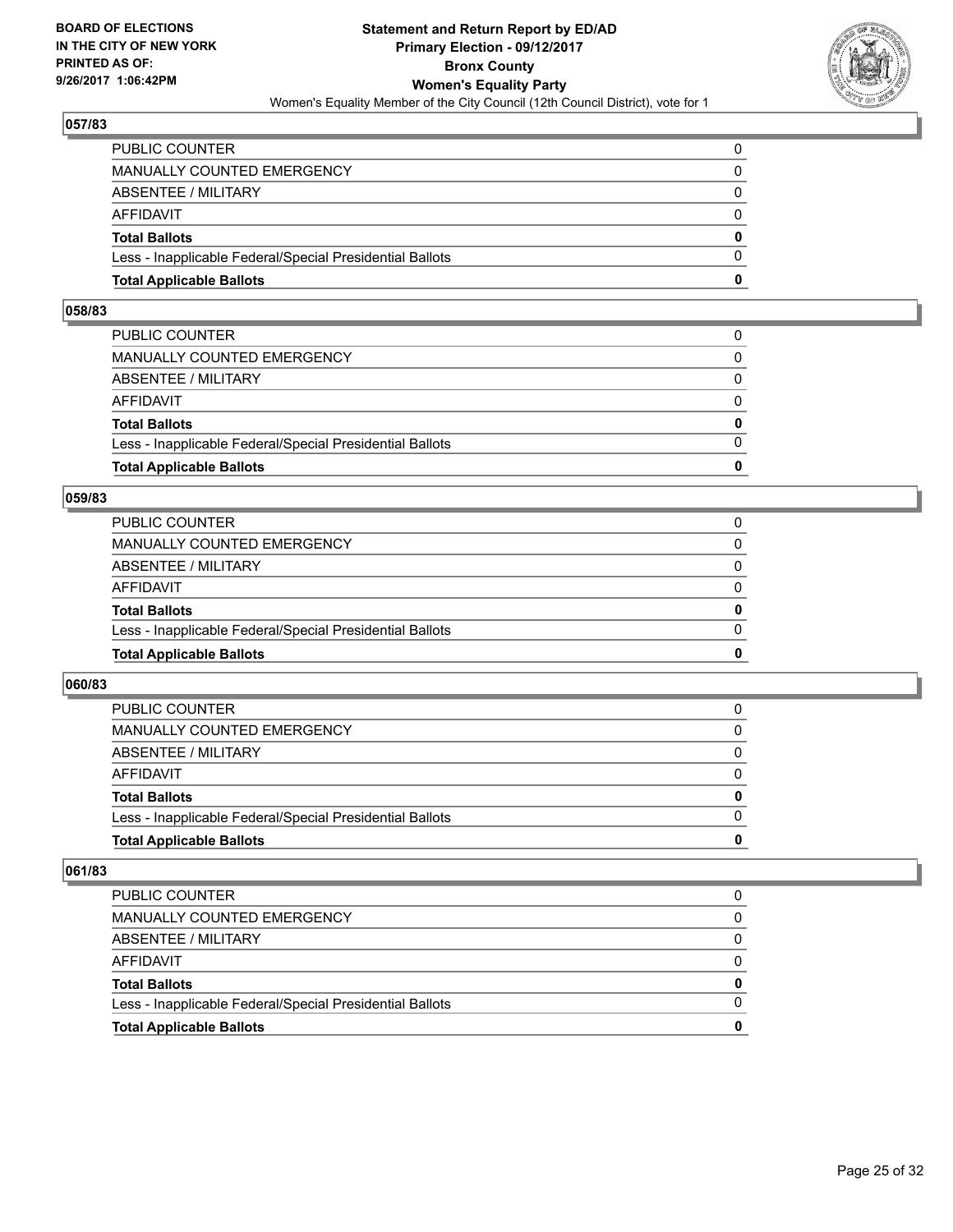

| <b>Total Applicable Ballots</b>                          | o        |
|----------------------------------------------------------|----------|
| Less - Inapplicable Federal/Special Presidential Ballots | $\Omega$ |
| <b>Total Ballots</b>                                     | $\bf{0}$ |
| AFFIDAVIT                                                | 0        |
| ABSENTEE / MILITARY                                      | 0        |
| MANUALLY COUNTED EMERGENCY                               | 0        |
| PUBLIC COUNTER                                           | 0        |

#### **063/83**

| PUBLIC COUNTER                                           | 0        |
|----------------------------------------------------------|----------|
| MANUALLY COUNTED EMERGENCY                               | $\Omega$ |
| ABSENTEE / MILITARY                                      | $\Omega$ |
| AFFIDAVIT                                                | $\Omega$ |
| <b>Total Ballots</b>                                     | 0        |
| Less - Inapplicable Federal/Special Presidential Ballots | $\Omega$ |
| <b>Total Applicable Ballots</b>                          | 0        |
|                                                          |          |

# **064/83**

| <b>Total Applicable Ballots</b>                          | 0        |
|----------------------------------------------------------|----------|
| Less - Inapplicable Federal/Special Presidential Ballots | $\Omega$ |
| <b>Total Ballots</b>                                     | 0        |
| <b>AFFIDAVIT</b>                                         | 0        |
| ABSENTEE / MILITARY                                      | $\Omega$ |
| <b>MANUALLY COUNTED EMERGENCY</b>                        | 0        |
| PUBLIC COUNTER                                           |          |

# **065/83**

| <b>Total Applicable Ballots</b>                          | 0        |
|----------------------------------------------------------|----------|
| Less - Inapplicable Federal/Special Presidential Ballots |          |
| <b>Total Ballots</b>                                     | $\bf{0}$ |
| <b>AFFIDAVIT</b>                                         |          |
| ABSENTEE / MILITARY                                      | 0        |
| MANUALLY COUNTED EMERGENCY                               | 0        |
| <b>PUBLIC COUNTER</b>                                    | 0        |

| <b>Total Applicable Ballots</b>                          |   |
|----------------------------------------------------------|---|
| Less - Inapplicable Federal/Special Presidential Ballots |   |
| <b>Total Ballots</b>                                     | 0 |
| AFFIDAVIT                                                |   |
| ABSENTEE / MILITARY                                      |   |
| MANUALLY COUNTED EMERGENCY                               |   |
| <b>PUBLIC COUNTER</b>                                    |   |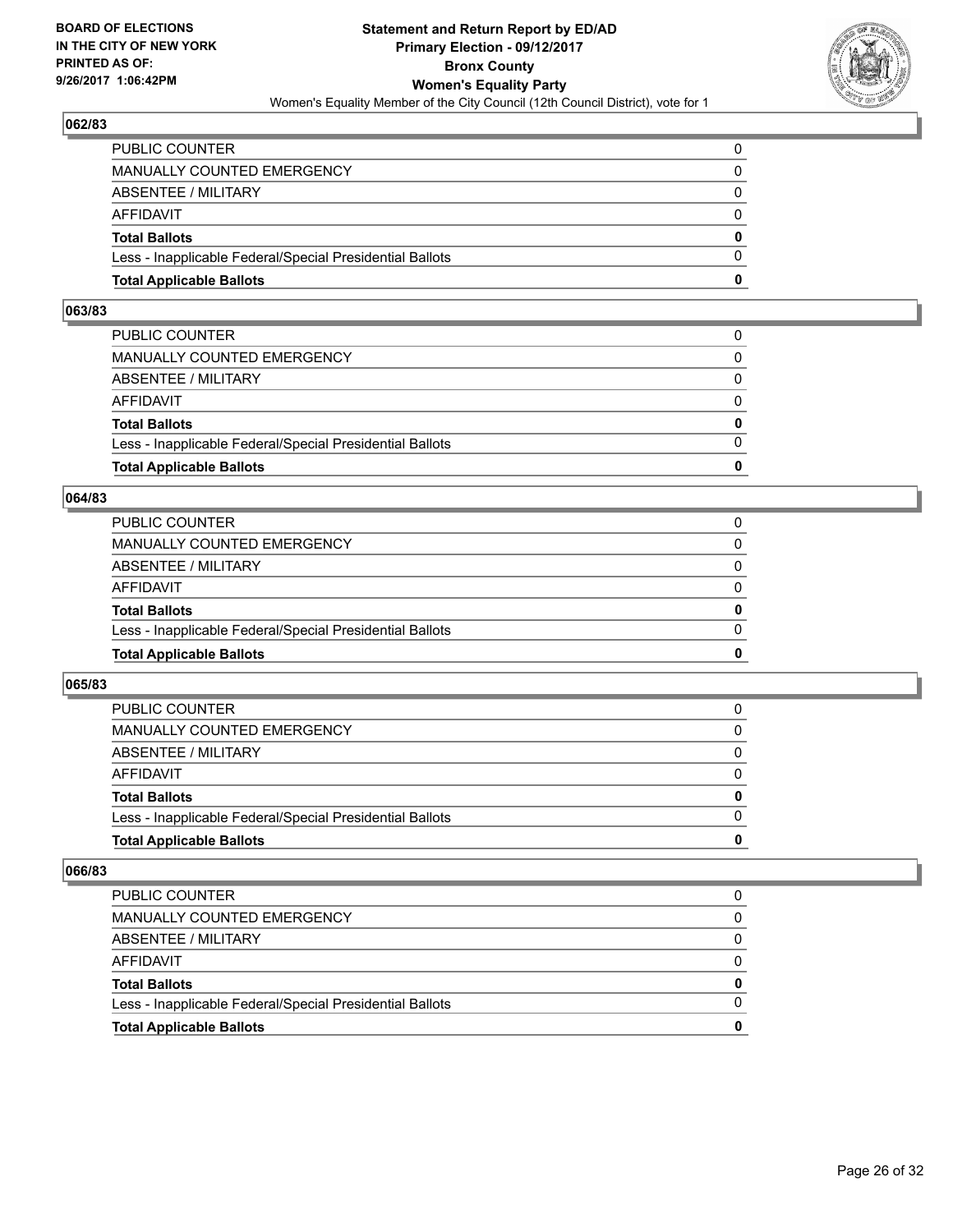

| <b>Total Applicable Ballots</b>                          | o        |
|----------------------------------------------------------|----------|
| Less - Inapplicable Federal/Special Presidential Ballots | 0        |
| <b>Total Ballots</b>                                     | $\bf{0}$ |
| <b>AFFIDAVIT</b>                                         | $\Omega$ |
| <b>ABSENTEE / MILITARY</b>                               | 0        |
| <b>MANUALLY COUNTED EMERGENCY</b>                        | $\Omega$ |
| PUBLIC COUNTER                                           | 0        |

#### **068/83**

| PUBLIC COUNTER                                           | 0        |
|----------------------------------------------------------|----------|
| MANUALLY COUNTED EMERGENCY                               | $\Omega$ |
| ABSENTEE / MILITARY                                      | $\Omega$ |
| AFFIDAVIT                                                | $\Omega$ |
| <b>Total Ballots</b>                                     | 0        |
| Less - Inapplicable Federal/Special Presidential Ballots | $\Omega$ |
| <b>Total Applicable Ballots</b>                          | 0        |
|                                                          |          |

# **069/83**

| <b>Total Applicable Ballots</b>                          | 0        |
|----------------------------------------------------------|----------|
| Less - Inapplicable Federal/Special Presidential Ballots | $\Omega$ |
| <b>Total Ballots</b>                                     | 0        |
| <b>AFFIDAVIT</b>                                         | 0        |
| ABSENTEE / MILITARY                                      | $\Omega$ |
| <b>MANUALLY COUNTED EMERGENCY</b>                        | 0        |
| PUBLIC COUNTER                                           |          |

# **070/83**

| <b>Total Applicable Ballots</b>                          | o |
|----------------------------------------------------------|---|
| Less - Inapplicable Federal/Special Presidential Ballots | 0 |
| <b>Total Ballots</b>                                     | 0 |
| <b>AFFIDAVIT</b>                                         |   |
| ABSENTEE / MILITARY                                      | 0 |
| <b>MANUALLY COUNTED EMERGENCY</b>                        | 0 |
| <b>PUBLIC COUNTER</b>                                    |   |

| <b>Total Applicable Ballots</b>                          | 0 |
|----------------------------------------------------------|---|
| Less - Inapplicable Federal/Special Presidential Ballots |   |
| <b>Total Ballots</b>                                     | 0 |
| AFFIDAVIT                                                |   |
| ABSENTEE / MILITARY                                      |   |
| MANUALLY COUNTED EMERGENCY                               | 0 |
| <b>PUBLIC COUNTER</b>                                    |   |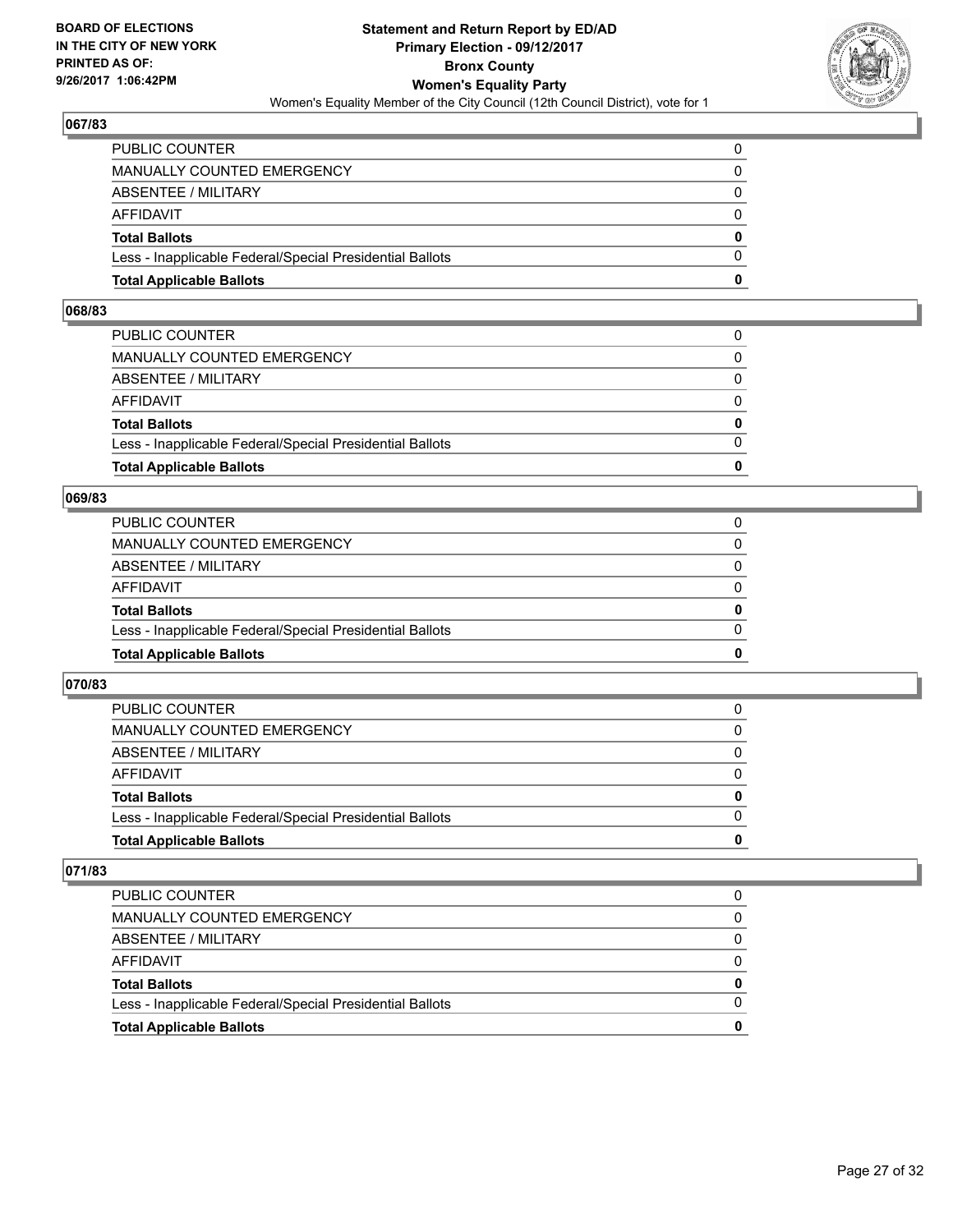

| <b>Total Applicable Ballots</b>                          | n        |
|----------------------------------------------------------|----------|
| Less - Inapplicable Federal/Special Presidential Ballots | $\Omega$ |
| <b>Total Ballots</b>                                     | $\bf{0}$ |
| AFFIDAVIT                                                | $\Omega$ |
| <b>ABSENTEE / MILITARY</b>                               | $\Omega$ |
| MANUALLY COUNTED EMERGENCY                               | 0        |
| PUBLIC COUNTER                                           | 0        |

#### **073/83**

| 0            |
|--------------|
| $\Omega$     |
| $\mathbf{0}$ |
| $\Omega$     |
| $\Omega$     |
| $\Omega$     |
| 0            |
|              |

# **074/83**

| <b>Total Applicable Ballots</b>                          | 0        |
|----------------------------------------------------------|----------|
| Less - Inapplicable Federal/Special Presidential Ballots | 0        |
| <b>Total Ballots</b>                                     | 0        |
| AFFIDAVIT                                                | 0        |
| <b>ABSENTEE / MILITARY</b>                               | $\Omega$ |
| MANUALLY COUNTED EMERGENCY                               |          |
| PUBLIC COUNTER                                           |          |

# **075/83**

| <b>Total Applicable Ballots</b>                          | 0        |
|----------------------------------------------------------|----------|
| Less - Inapplicable Federal/Special Presidential Ballots |          |
| <b>Total Ballots</b>                                     | $\bf{0}$ |
| <b>AFFIDAVIT</b>                                         |          |
| ABSENTEE / MILITARY                                      | 0        |
| MANUALLY COUNTED EMERGENCY                               | 0        |
| <b>PUBLIC COUNTER</b>                                    | 0        |

| <b>Total Applicable Ballots</b>                          |   |
|----------------------------------------------------------|---|
| Less - Inapplicable Federal/Special Presidential Ballots |   |
| <b>Total Ballots</b>                                     | 0 |
| AFFIDAVIT                                                |   |
| ABSENTEE / MILITARY                                      |   |
| MANUALLY COUNTED EMERGENCY                               |   |
| PUBLIC COUNTER                                           |   |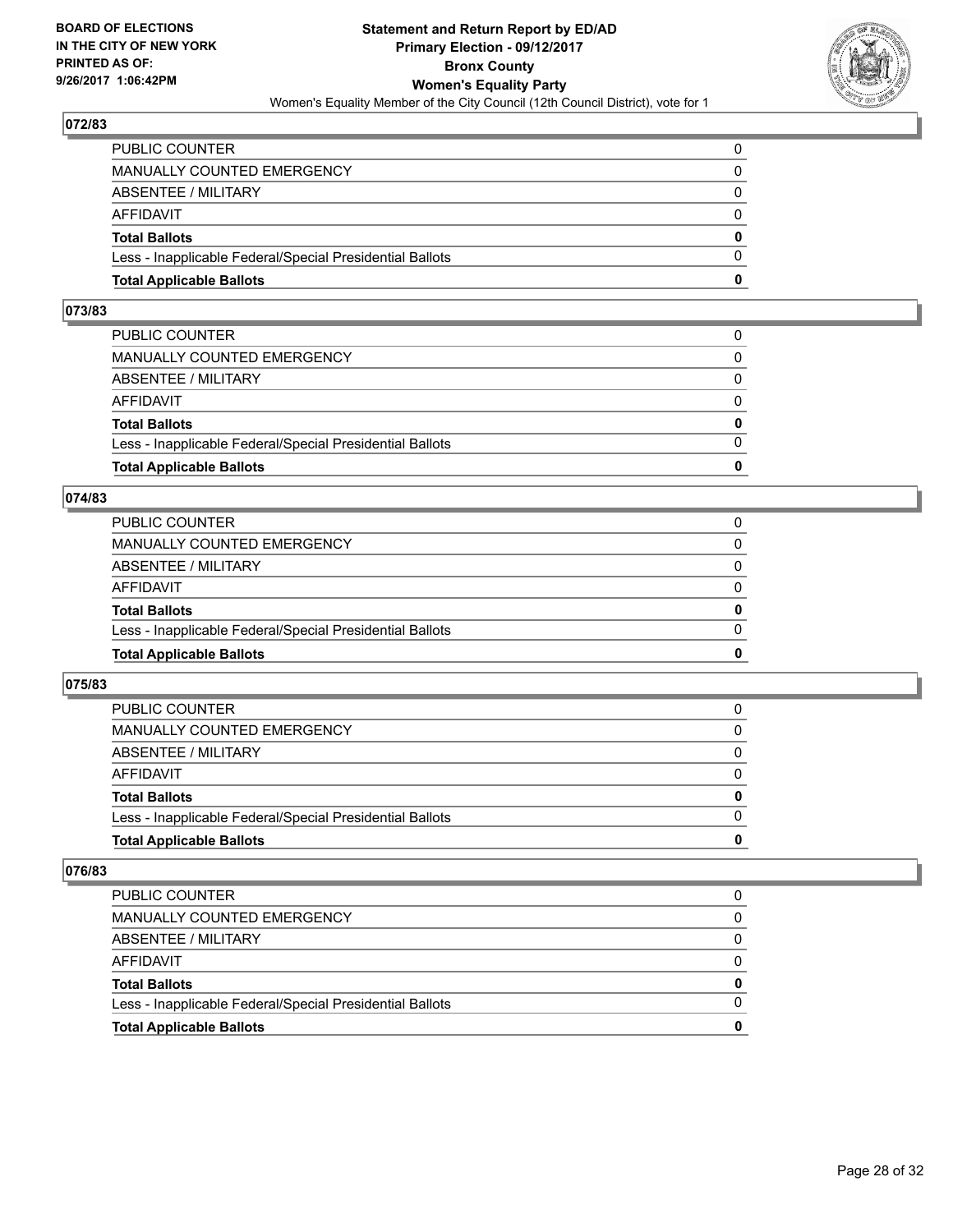

| <b>Total Applicable Ballots</b>                          | n        |
|----------------------------------------------------------|----------|
| Less - Inapplicable Federal/Special Presidential Ballots | $\Omega$ |
| <b>Total Ballots</b>                                     | $\bf{0}$ |
| AFFIDAVIT                                                | $\Omega$ |
| <b>ABSENTEE / MILITARY</b>                               | $\Omega$ |
| MANUALLY COUNTED EMERGENCY                               | 0        |
| PUBLIC COUNTER                                           | 0        |

#### **078/83**

| PUBLIC COUNTER                                           | 0            |
|----------------------------------------------------------|--------------|
| MANUALLY COUNTED EMERGENCY                               | 0            |
| ABSENTEE / MILITARY                                      | $\Omega$     |
| AFFIDAVIT                                                | $\Omega$     |
| <b>Total Ballots</b>                                     | $\mathbf{0}$ |
| Less - Inapplicable Federal/Special Presidential Ballots | $\Omega$     |
| <b>Total Applicable Ballots</b>                          | 0            |
|                                                          |              |

#### **079/83**

| <b>Total Applicable Ballots</b>                          | 0        |
|----------------------------------------------------------|----------|
| Less - Inapplicable Federal/Special Presidential Ballots | $\Omega$ |
| <b>Total Ballots</b>                                     | 0        |
| AFFIDAVIT                                                | $\Omega$ |
| <b>ABSENTEE / MILITARY</b>                               | $\Omega$ |
| <b>MANUALLY COUNTED EMERGENCY</b>                        |          |
| PUBLIC COUNTER                                           |          |

# **080/83**

| <b>Total Applicable Ballots</b>                          | o |
|----------------------------------------------------------|---|
| Less - Inapplicable Federal/Special Presidential Ballots | 0 |
| <b>Total Ballots</b>                                     | 0 |
| <b>AFFIDAVIT</b>                                         |   |
| ABSENTEE / MILITARY                                      | 0 |
| <b>MANUALLY COUNTED EMERGENCY</b>                        | 0 |
| <b>PUBLIC COUNTER</b>                                    |   |

| <b>Total Applicable Ballots</b>                          | 0 |
|----------------------------------------------------------|---|
| Less - Inapplicable Federal/Special Presidential Ballots |   |
| <b>Total Ballots</b>                                     | 0 |
| AFFIDAVIT                                                |   |
| ABSENTEE / MILITARY                                      |   |
| MANUALLY COUNTED EMERGENCY                               | 0 |
| <b>PUBLIC COUNTER</b>                                    |   |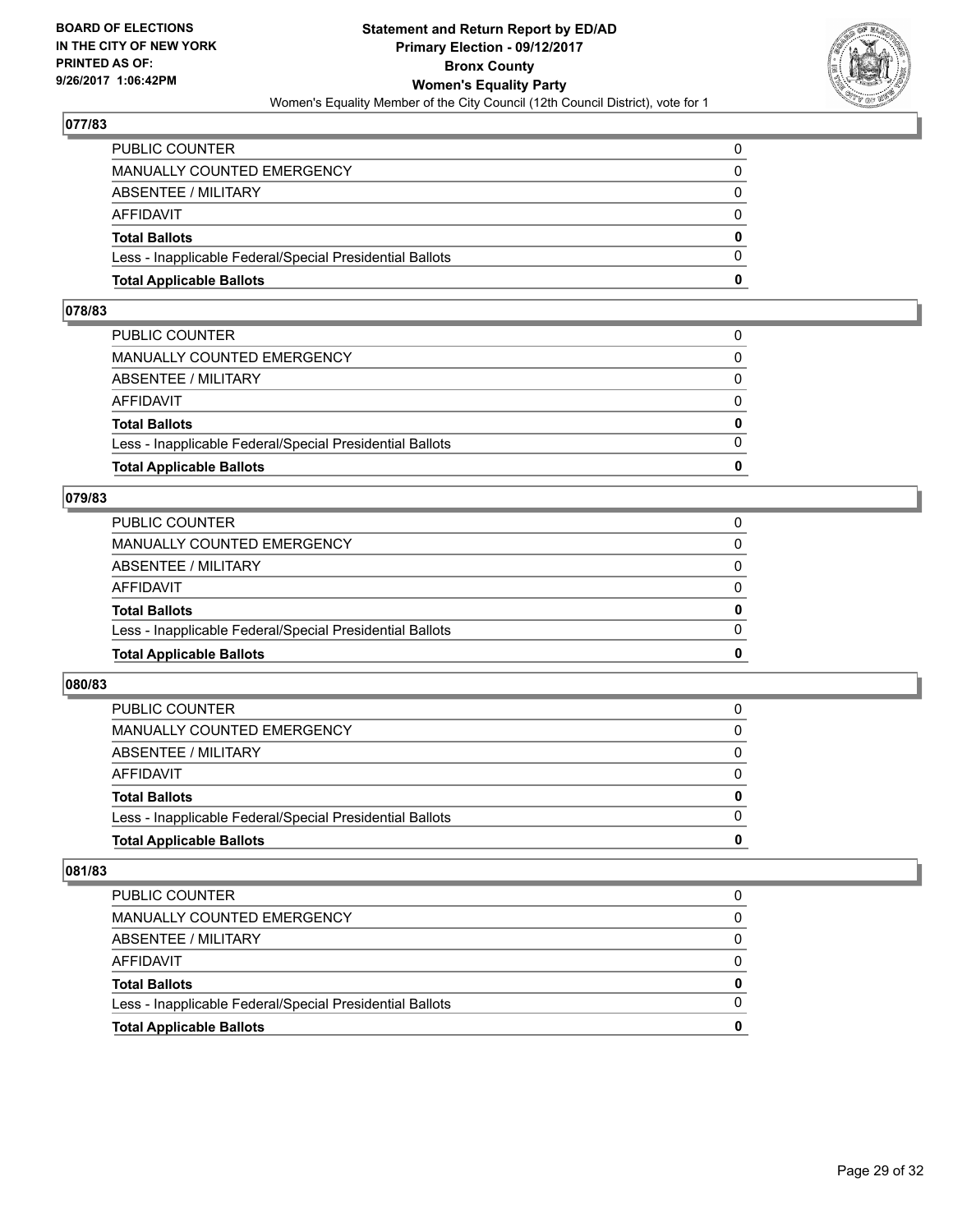

| <b>Total Applicable Ballots</b>                          | n            |
|----------------------------------------------------------|--------------|
| Less - Inapplicable Federal/Special Presidential Ballots | $\Omega$     |
| <b>Total Ballots</b>                                     | $\mathbf{0}$ |
| <b>AFFIDAVIT</b>                                         | $\Omega$     |
| <b>ABSENTEE / MILITARY</b>                               | $\Omega$     |
| <b>MANUALLY COUNTED EMERGENCY</b>                        | 0            |
| PUBLIC COUNTER                                           | 0            |

#### **084/83**

| PUBLIC COUNTER                                           | 0        |
|----------------------------------------------------------|----------|
| MANUALLY COUNTED EMERGENCY                               | $\Omega$ |
| ABSENTEE / MILITARY                                      | $\Omega$ |
| AFFIDAVIT                                                | $\Omega$ |
| <b>Total Ballots</b>                                     | 0        |
| Less - Inapplicable Federal/Special Presidential Ballots | $\Omega$ |
| <b>Total Applicable Ballots</b>                          | 0        |
|                                                          |          |

#### **085/83**

| <b>Total Applicable Ballots</b>                          | 0        |
|----------------------------------------------------------|----------|
| Less - Inapplicable Federal/Special Presidential Ballots | $\Omega$ |
| <b>Total Ballots</b>                                     | 0        |
| <b>AFFIDAVIT</b>                                         | 0        |
| ABSENTEE / MILITARY                                      | $\Omega$ |
| <b>MANUALLY COUNTED EMERGENCY</b>                        | 0        |
| PUBLIC COUNTER                                           |          |

# **086/83**

| <b>Total Applicable Ballots</b>                          | o            |
|----------------------------------------------------------|--------------|
| Less - Inapplicable Federal/Special Presidential Ballots | <sup>0</sup> |
| <b>Total Ballots</b>                                     | 0            |
| <b>AFFIDAVIT</b>                                         |              |
| ABSENTEE / MILITARY                                      | 0            |
| <b>MANUALLY COUNTED EMERGENCY</b>                        | 0            |
| <b>PUBLIC COUNTER</b>                                    |              |

| <b>Total Applicable Ballots</b>                          | 0 |
|----------------------------------------------------------|---|
| Less - Inapplicable Federal/Special Presidential Ballots |   |
| <b>Total Ballots</b>                                     | 0 |
| AFFIDAVIT                                                |   |
| ABSENTEE / MILITARY                                      |   |
| MANUALLY COUNTED EMERGENCY                               | 0 |
| <b>PUBLIC COUNTER</b>                                    | 0 |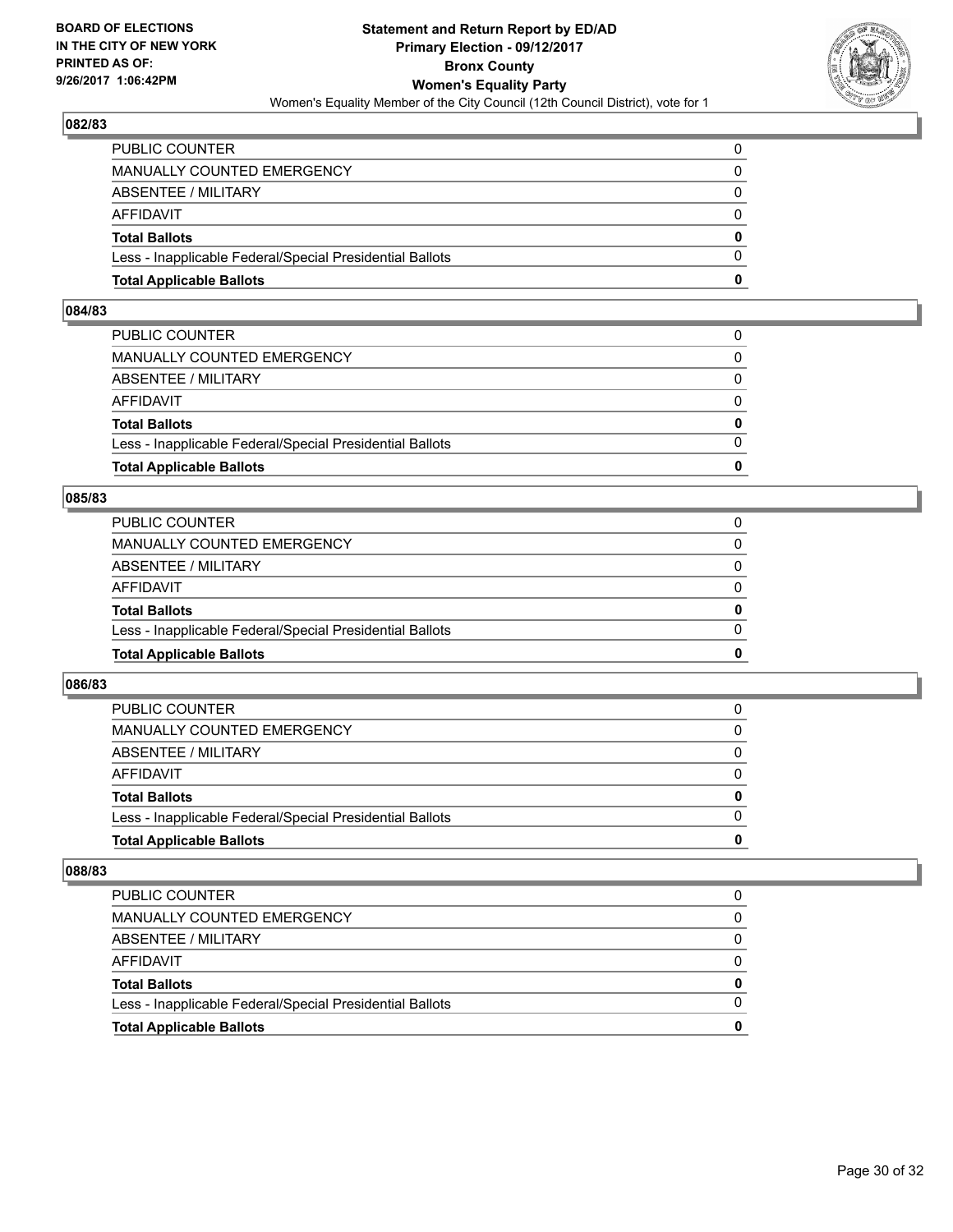

| <b>Total Applicable Ballots</b>                          | 0 |
|----------------------------------------------------------|---|
| Less - Inapplicable Federal/Special Presidential Ballots | 0 |
| <b>Total Ballots</b>                                     | 0 |
| AFFIDAVIT                                                | 0 |
| ABSENTEE / MILITARY                                      | 0 |
| MANUALLY COUNTED EMERGENCY                               |   |
| PUBLIC COUNTER                                           |   |